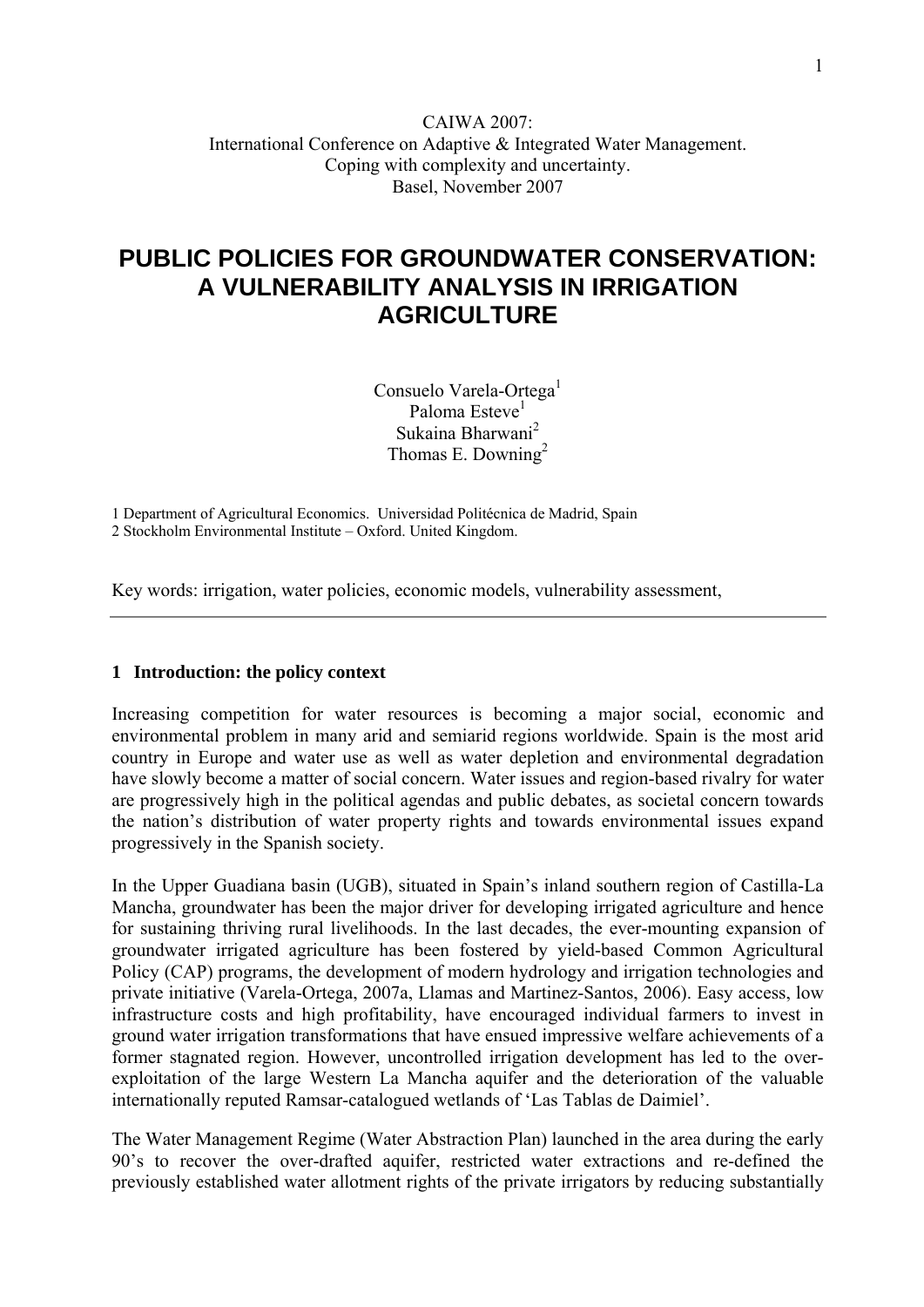their entitled water assignments. This compulsory program establishes different annual maximum levels of water consumption depending on farm size, larger farms having the highest water limitations. Farmers are not granted any compensation payments for their derived income loss and, hence, the social burden of the policy is supported directly by the farmers. Nevertheless, and in spite of well grounded environmental concerns aimed to recover the aquifer and the associated wetlands, the Spanish authorities have not been capable of fully developing the water use limitation policy. In Spain, public ownership of water (that includes groundwater after the 1985 Water Act) determines that irrigators are usufructuaries of water allotment rights through government concessions. Therefore, a strong opposition has arisen from situated irrigators when public authorities have resorted, for environmental reasons, to restrict the use of groundwater. Irrigators will likely oppose any changes of the prevailing property rights structure when limitations are imposed to consume water volumes below their historical water allotment rights. As a result, high enforcement costs have contributed to a limited uptake of the policy and to the continuation of excessive water mining above the legally permitted levels.

In this context, currently policy makers are preoccupied in the Upper Guadiana basin (and elsewhere in Spain) on how to design and implement cost-effective and socially accepted water management policies. These policies will seek for complementary policy objectives of conserving water resources and maintain its good ecological status (as proclaimed by the EU Water Framework Directive, WFD) without inflicting a major burden to the farmers' economy and to the overall socio-economic development in the area. The prevailing institutional framework of the Upper Guadiana basin has not induced more efficient water management practices and therefore water managers and policy makers with direct responsibility in the UGB, are proclaiming the need for adaptive water management policies. These policies, reflected in the newly enacted Special Plan for the Upper Guadiana (SPUG) (CHG, 2007), seek to promote environmental sustainability through the elimination of groundwater overdrafts and to maintain the rural and agrarian socio-economic structure by launching special complementary rural development programs. The SPUG establishes appropriate regulations, incentive structures and institutional settings that ensure societal transparency and the active participation of stakeholders.

The area of study, shown in Map 1, comprises the irrigated lands along the Western La Mancha aquifer that extends over 5.500 squared km and covers twenty Irrigation Communities totalling an irrigated surface of around 140.000 ha.



Source: Own elaboration from CHG (2007), Llamas and Martínez-Santos (2005) and IGME (1999)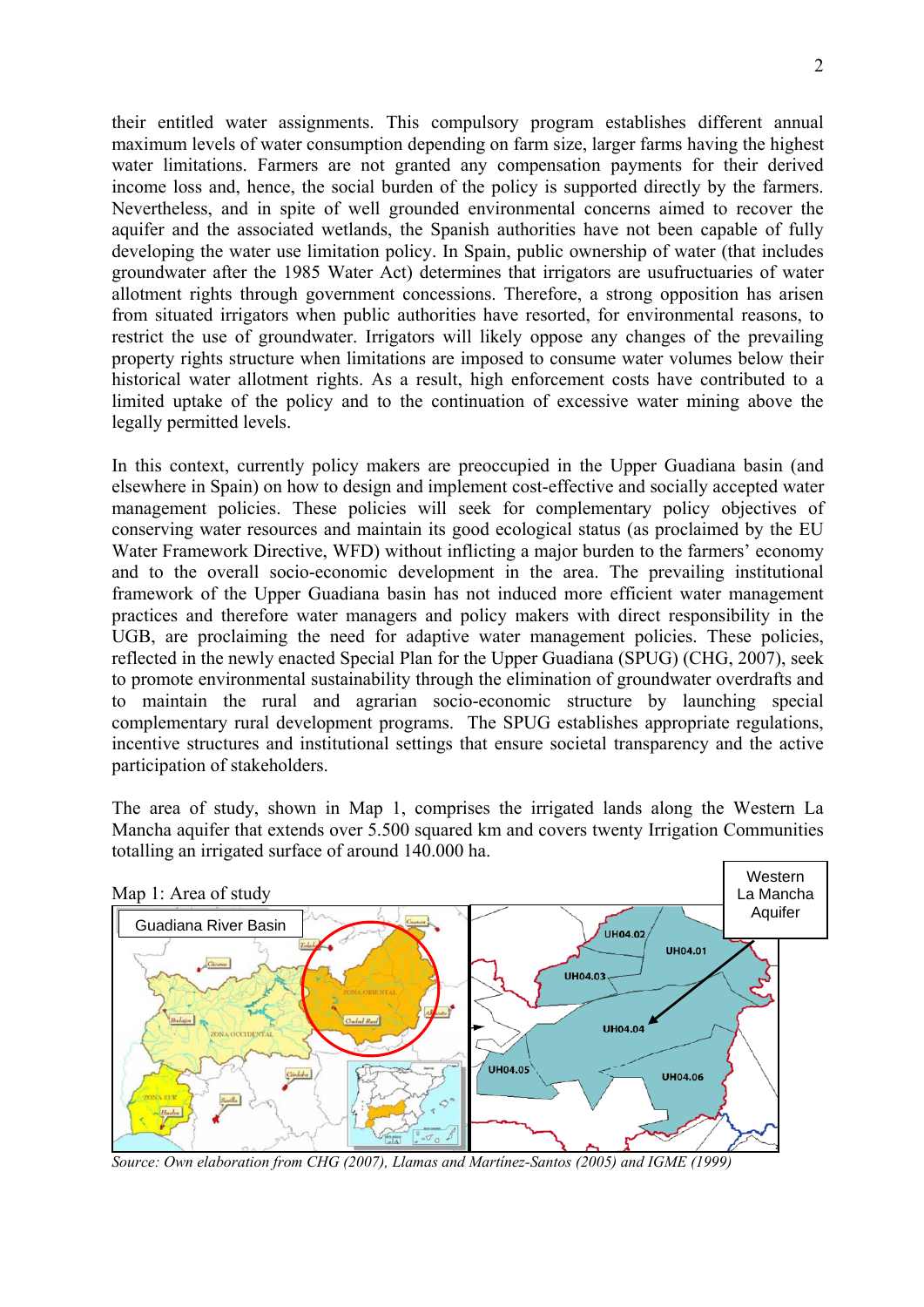## <span id="page-2-0"></span>**2 Methodological framework: Integrating socio-economic, hydrologic and vulnerability analyses**

In this conflicting environment, the aim of this research is to contribute to explore the potential of establishing a participatory stakeholder-based adaptive water resources management (AWRM) regime in the UGB by focusing on the vulnerability of the private agrarian sector to water use limitations and to the public sector policy enforcement.

The research will focus in the analysis and understanding of how water policies that impose a strict water quota system affect different farmers, farm types, crop mix and technologies. How vulnerable different farmers will be to these policies, how they will cope with them and what will be their capacity to adapt to sharp decreases in water availability as well as to other restrictions in the use of production factors imposed by agricultural polices (i.e. nitrate contamination protection required by the new CAP). How the policy enforcement capacity of the water authority to impose the programmed water quotas will affect the vulnerability of the different types of farmers (legal and illegal drillings) is also one of the main questions in our analysis $<sup>1</sup>$  $<sup>1</sup>$  $<sup>1</sup>$ </sup>

The methodology developed for this research is summarized in Figure 1 and is based on the integration of quantitative and qualitative aspects that allows obtaining richer and more ample results as well as deeper insights into the potential of new and adaptive management modes for the UGB.

1

<sup>1</sup> This research has been carried out within the context of the EU project NEWATER (New Approaches to Adaptive Water Management under Uncertainty), FP6-2003-GLOBAL-2-SUSTDEV-6.3.2-511179-2, DG Research (2005-2008)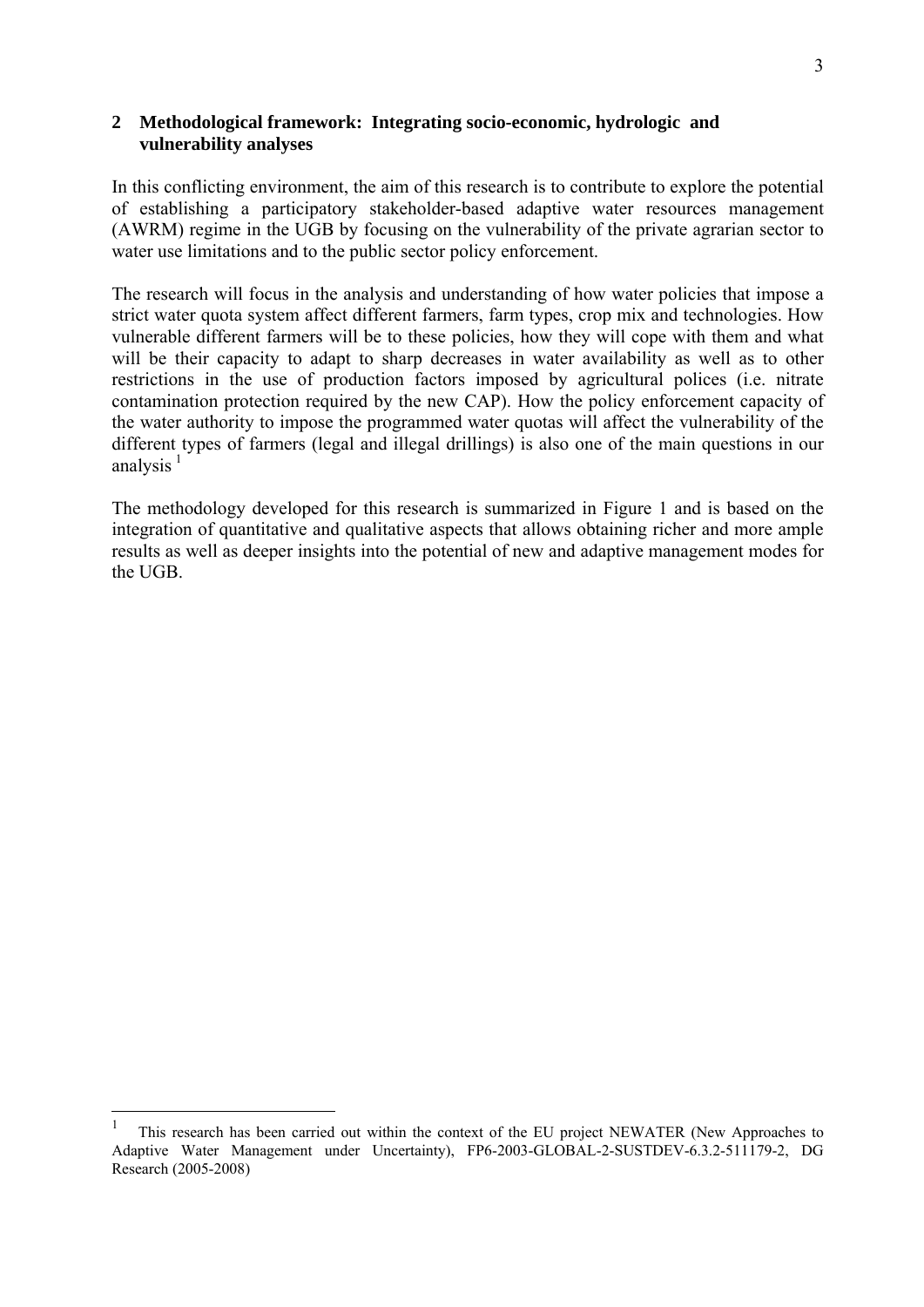

Figure 1. Methodological framework integrating hydrology model, agro-economic model and vulnerability assessment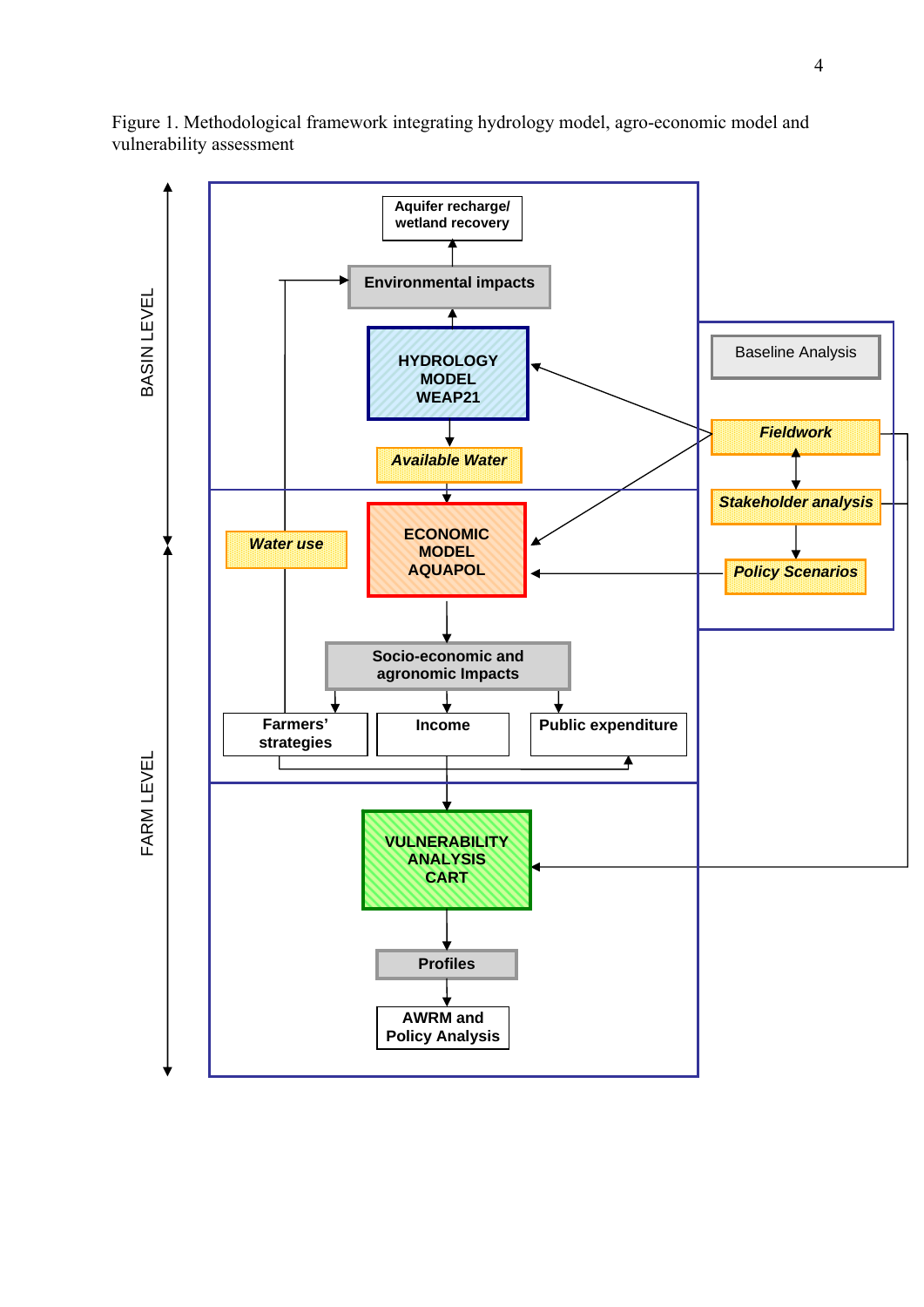The methodology comprises a sequence of analyses divided into four blocks and includes two levels of aggregation (farm and basin level). Block (a) is the baseline analysis, bock (b) is the economic modelling, block (c ) is the hydrology component and block (d) is the vulnerability analysis and AWRM policy analysis. The blocks are explained as follows:

*(a) Baseline Analysis:* Elaboration of a data and information base supported by ample field work and expert consultations carried out in the area of study in 2005, 2006 and 2007, and the Newater project stakeholder meetings (including central and regional government officials, river basin managers, irrigators, Irrigation Communities, farmers' unions, environmental NGO's and research institutions.) (Sorisi, 2006, Varela-Ortega et al 2006).

Based on the field work and stakeholder analysis, a farm typology for five Irrigation Communities (Water User Associations) was constructed to characterize the agricultural systems, modes of production and cropping selection of the area of study. The selected representative farms correspond to five Irrigation Communities of the UGB. Table A1 (in annex) shows the characteristics of all Irrigation Communities of the Western La Mancha aquifer, including the selected five. Table 1 describes the statistically-based representative farms.

To complement the baseline analysis, we have constructed a set of real farms selected during the experts' fieldwork interviews that best represent the area of study. In these real farms, we conducted special fieldwork surveys and direct interviews to obtain all technical, social, agronomic and policy parameters for the subsequent modelling analysis. The set of real farms is used for the vulnerability analysis in the fourth part of the methodology.

| Farm           | IC.                    | Surface<br>(has) | Level of<br>coverage in the<br>IC (% of area) | Level of<br>coverage in the<br>sub-region of<br>La Mancha (%<br>of area) | Cropping patterns                                                                |
|----------------|------------------------|------------------|-----------------------------------------------|--------------------------------------------------------------------------|----------------------------------------------------------------------------------|
| F <sub>1</sub> | Alcázar de<br>San Juan | 150              | 40                                            | 51                                                                       | 43% Rain fed / 37% Extensive irrigated<br>Crops / 20% Horticulture               |
| F <sub>2</sub> | Daimiel                | 70               | 16                                            | 51                                                                       | 10% Rain fed / 57% Extensive irrigated<br>Crops / 33% Horticulture               |
| F <sub>3</sub> | Herencia               | 19               | 22                                            | 20                                                                       | 10% Rain fed / 74% Extensive irrigated<br>Crops / 16% Horticulture               |
| F4             | Manzanares             | 40               | 19                                            | 23                                                                       | 5% Rain fed / 24% Extensive irrigated<br>Crops / 31% Horticulture / 40% Vineyard |
| F <sub>5</sub> | Tomelloso              | 45               | 29                                            | 23                                                                       | 11% Rain fed / 89% Vineyard                                                      |

Table 1: Irrigation communities (IC) and selected farm types

Based on the data of the representative farms of table 1, Figure 2 shows the profiles of the farm types. Profiles are based on the main characteristics of the farms that area relevant for our analysis. These include structural parameters such as farm size, percentage of irrigated land and crop mix and water related parameters such as water use over the Water Abstraction Plan volumes. Profiles show the variety of baseline characteristics of the farms that represent the area of study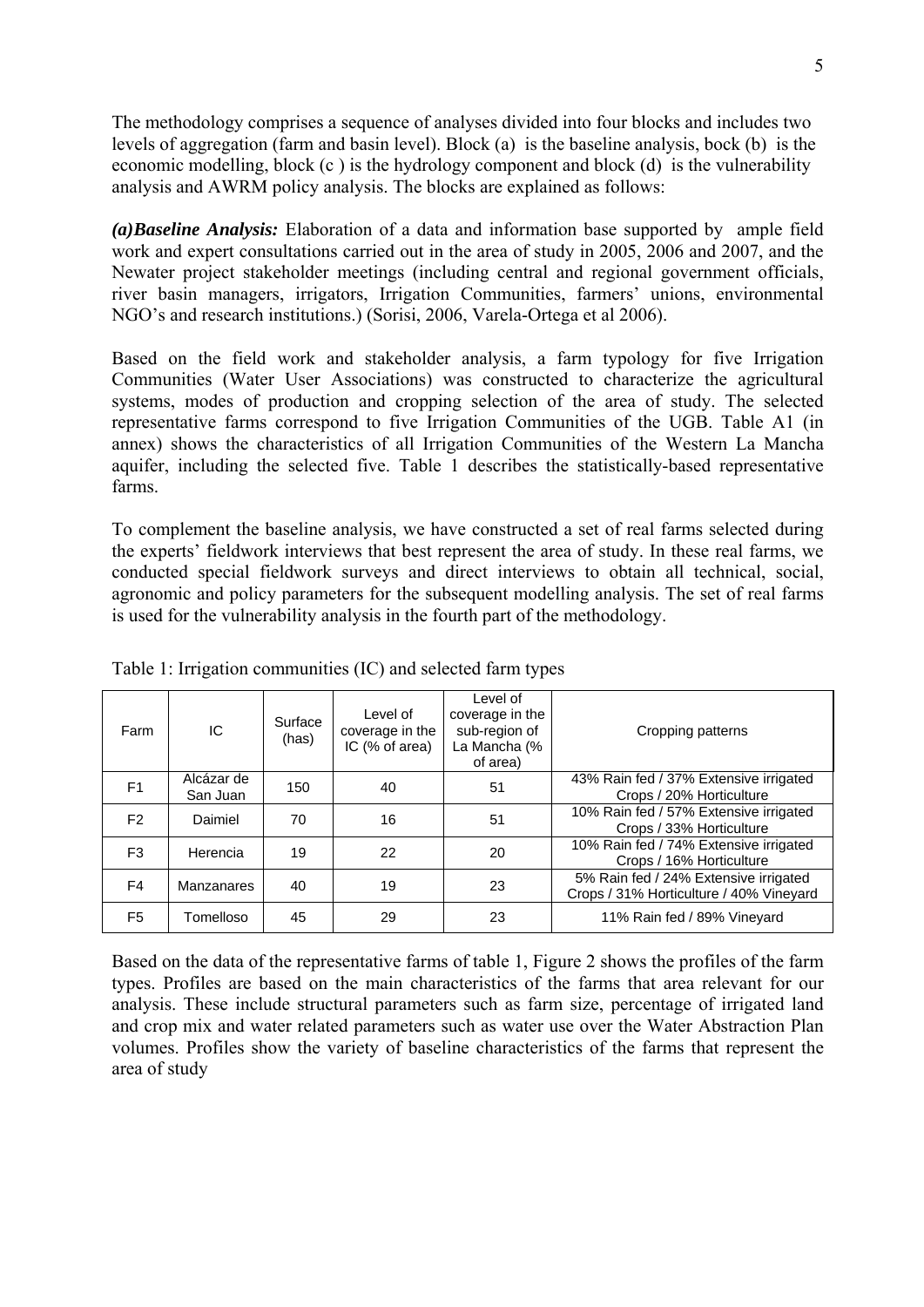

| Table 2: Representative Farm types and real farms |  |  |  |  |  |
|---------------------------------------------------|--|--|--|--|--|
|---------------------------------------------------|--|--|--|--|--|

| Representative farm<br>type                           | Real<br>farm       | Farm<br>category | Surface<br>(ha) | Crop diversification<br>(num. different<br>crops) | Vineyard   | Irrigated<br>surface (%) |
|-------------------------------------------------------|--------------------|------------------|-----------------|---------------------------------------------------|------------|--------------------------|
|                                                       | E3 A3              | <b>BLD</b>       | 150             | 3                                                 | <b>NO</b>  | 91                       |
|                                                       | E21 T1             | <b>BLD</b>       | 305             | 3                                                 | <b>YES</b> | 34                       |
|                                                       | E17_M1             | <b>BLD</b>       | 400             | 3                                                 | <b>NO</b>  | 75                       |
|                                                       | E5_A5              | <b>BLD</b>       | 242             | $\overline{2}$                                    | <b>NO</b>  | 100                      |
| $F1 - Big$ farms                                      | E8 A8              | <b>BLD</b>       | 315             | $\overline{2}$                                    | <b>NO</b>  | 84                       |
|                                                       | E2 A2              | <b>BD</b>        | 550             | 5                                                 | <b>NO</b>  | 100                      |
|                                                       | E4 A4              | <b>BD</b>        | 500             | 4                                                 | <b>YES</b> | 100                      |
|                                                       | E6 A6              | <b>BD</b>        | 1200            | $\overline{7}$                                    | <b>YES</b> | 57                       |
|                                                       | E11 D3             | <b>BD</b>        | 130             | 6                                                 | <b>YES</b> | 100                      |
|                                                       | E9 D1              | <b>MLD</b>       | 73              | $\overline{2}$                                    | <b>NO</b>  | 49                       |
| F <sub>2</sub> – Medium size<br>farms and little crop | E19_M3             | <b>MLD</b>       | 68              | 3                                                 | <b>YES</b> | 100                      |
| diversification                                       | E20_M4             | <b>MLD</b>       | 77              | 1                                                 | <b>NO</b>  | 91                       |
|                                                       | E10 D2             | <b>MLD</b>       | 68,5            | 3                                                 | <b>YES</b> | 99                       |
|                                                       | E14 H <sub>2</sub> | <b>SLD</b>       | 21              | $\overline{2}$                                    | <b>NO</b>  | 100                      |
| $F3 - S$ mall farms<br>and little crop                | E16_H4             | <b>SLD</b>       | 17              | 3                                                 | <b>YES</b> | 59                       |
| diversification                                       | E1 A1              | <b>SLD</b>       | 17              | 3                                                 | <b>YES</b> | 29                       |
|                                                       | E7 A7              | <b>SLD</b>       | 19              | 3                                                 | <b>NO</b>  | 100                      |
|                                                       | E18 M2             | <b>SD</b>        | 40              | 4                                                 | <b>YES</b> | 100                      |
| F4 - Medium size<br>farms and large crop              | E12 D4             | <b>MD</b>        | 65              | 4                                                 | <b>YES</b> | 100                      |
| diversification                                       | E13_H1             | <b>MD</b>        | 64              | 4                                                 | <b>YES</b> | 100                      |
|                                                       | E15_H3             | MD               | 55              | 4                                                 | <b>YES</b> | 64                       |
| $F5 - V$ ineyard                                      | E22 T2             | <b>SLD</b>       | 45              | 1                                                 | <b>YES</b> | 89                       |
| (Medium size farms                                    | E23 T3             | <b>MLD</b>       | 54              | $\overline{2}$                                    | <b>YES</b> | 93                       |
| and little crop                                       | E24 T4             | <b>MLD</b>       | 50              | 1                                                 | <b>YES</b> | 100                      |
| diversification)                                      | E25_T5             | <b>MLD</b>       | 85              | 3                                                 | <b>YES</b> | 100                      |

*Source: Own elaboration from fieldwork. Varela et al, 2007.* 

*rge crop diversification; MLD: medium size - little BLD: big farm – little crop diversification; BD: big farm - la* crop diversification; MD: medium size and large crop diversification; SLD: small farm - little crop *diversification; SD: small farm – large crop diversification.*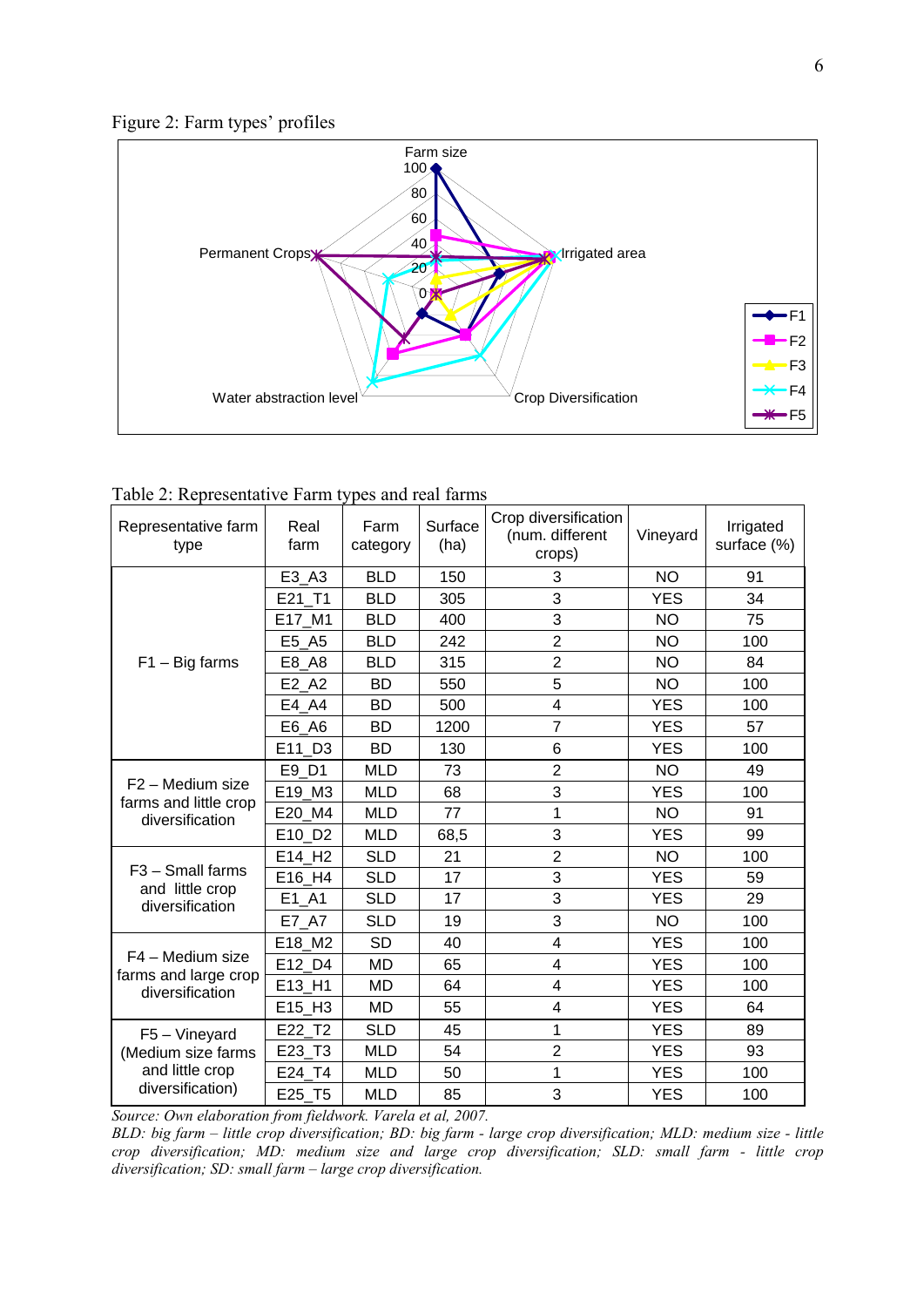*(b) Agro-Economic analysis:* To analyze the impact of the application of water conservation polices in irrigated agriculture of the area of study we have developed an *agro-economic model* that describes the behavior of the farmers confronted with water conservation policies (a quota system) and agricultural policies (new CAP programs). The model is a farm-based nonlinear single-period mathematical programming model (MPM) of constrained optimization that is based on the model developed in the first phase of the Newater project (Varela-Ortega et al, 2006) adding new parameters and a more ample empirical scope. The model incorporates risk parameters and maximizes a utility function (U) subject to technical, economic and policy constraints.

vector, where  $\phi$  is the risk aversion coefficient and  $\sigma$  is the sum of the standard deviations of Z The objective function maximizes a utility function defined by a gross margin (Z) and a risk as a function of different states of nature that consider climate as well as market prices variability.

The model can be summarized as follows:

## *Objective function:*

$$
MaxU = Z - \phi \cdot \sigma \tag{1}
$$

$$
Z = \sum_{c} \sum_{k} \sum_{r} gm_{c,k,r} \cdot X_{c,k,r} + \left[ \sum_{c} \sum_{k} \sum_{r} subs_{c,r} \cdot X_{c,k,r} \cdot coup + sfp \right] \cdot mdu
$$
  
- *foc*  $\cdot \sum_{p} fla_{p} - hlp \cdot \sum_{p} hl_{p} - wac \cdot wc - canon \cdot sirrg - nwell \cdot twell$  (2)

Where X is the vector of the decision-making variables or vector of the activities defined by a given crop-growing area and by an associated production technique, irrigation method and soil type.

decision-making variables representing the cropped area. *subs<sub>c,r</sub>*: denotes CAP support by crop  $gm_{c,kr}$ : represents the gross margin by crop type (c), soil (k) and technique (r).  $X_{c,kr}$ : are the type (c) and selected technique (r) that is coupled to production. *coup*: is the support coupling level. *spf*: is the single farm payment. *mdu*: is the support modulation factor .*foc*: represents the family labor opportunity cost.  $f/a_p$ : represents the season's family labor availability (dependent on year's cropping period).  $hlp$ : denotes the hired labor wage.  $hl_p$ : is total hired labor

#### *Risk equation:*

$$
\sigma = \left[ \left( \sum_{sn} \sum_{sm,sm} Z_{sn,sm} - Z \right)^2 / N \right]^{1/2} \tag{3}
$$

where  $Z_{sn,sm}$ : is the random income as a function of the state of market prices (sm) and of the state of nature (sn) reflected in yield variations. N=100 represents the combination of the 10 states of nature-yield variability and 10 states of market variability.

The maximization of the objective function is subject to the following constraints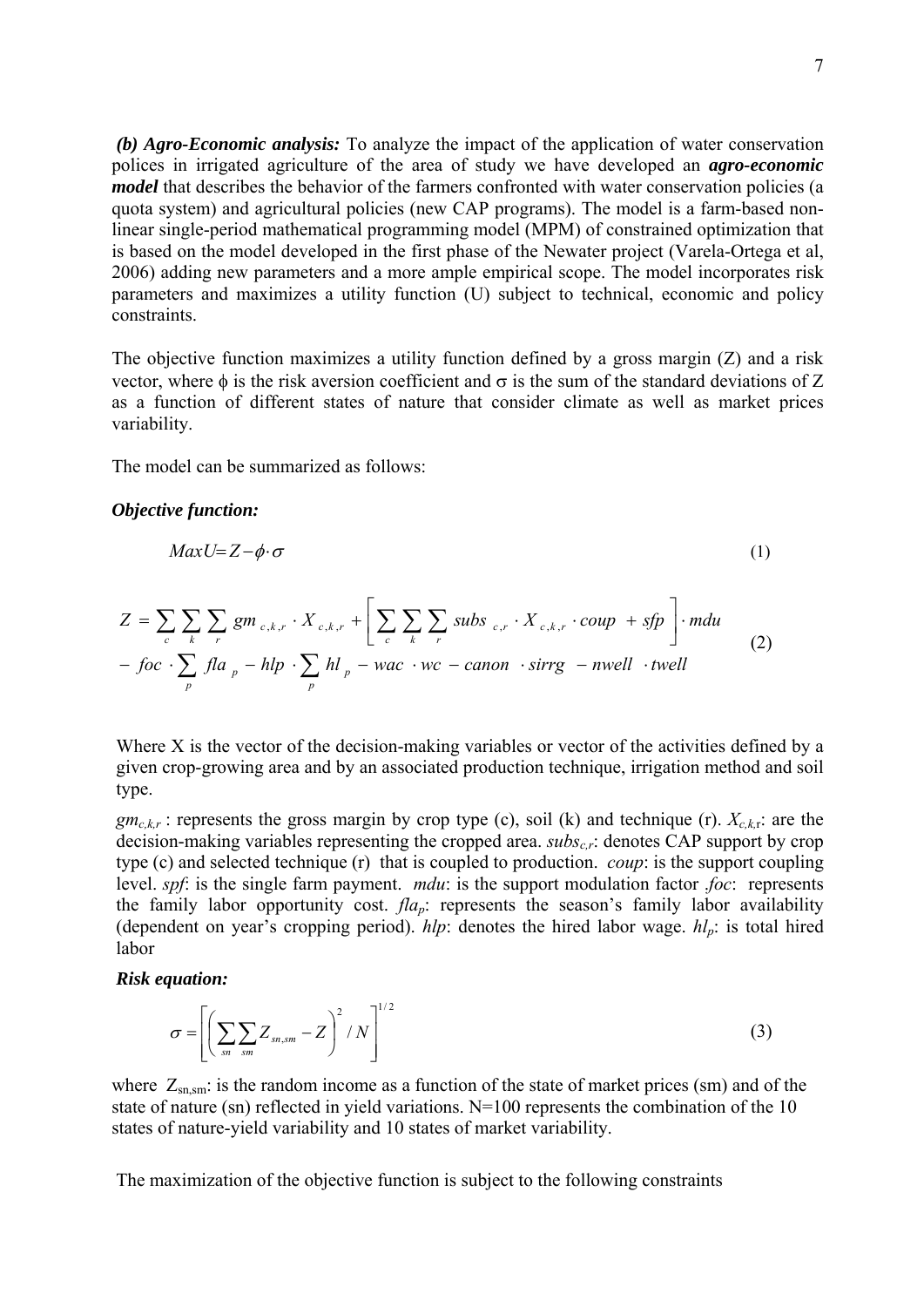#### *Land constraint*

$$
\sum_{c} \sum_{k} \sum_{r} X_{c,k,r} \le \text{surf}_{k} \tag{4}
$$

where *surf*: is the agricultural area by soil type  $(k)$ .

#### *Irrigated surface constraint*

$$
\sum_{c} \sum_{k} \sum_{ri} X_{c,k,r} \leq sirrg
$$
 (5)

where *sirrg*: is the total irrigated surface in the f arm

#### *Labor constraints*

$$
\sum_{c} \sum_{k} \sum_{r} lr_{c,r,p} \cdot X_{c,k,r} \leq fl a_p + h l_p \tag{6}
$$

where  $lr_{c,r,p}$  are labor requirements by crop type (c), technique (r) and cropping period (p).

#### *Water availability constraints*

$$
\sum_{c} \sum_{k} \sum_{r} \text{wneed}_{c,k} \cdot X_{c,k,r} \leq \text{wava} \cdot \text{sirrg} \cdot h_r \tag{7}
$$

where *wneed<sub>c,k</sub>*: water needs by crop and soil. *wava*: water availability.  $h_r$ : the technical efficiency coefficient.

And other policy constraints (cropping permits, set side requirements etc)

The problem-solving instrument used is GAMS (General Algebraic Modeling System). The technical coefficients and parameters of the model were obtained from the fieldwork. The model was duly calibrated and validated, using the risk aversion coefficient as calibration parameter and the comparative data on crop distribution, land and labor parameters in the study area.

#### *The water policy scenarios* simulated include:

- ) The current official Water Abstraction Plan (WAP) defined by different levels of water quotas dependent on farm size. The average quota is  $1700 \text{ m}^3/\text{ha}$ , ranging from a maximum of 2640 m<sup>3</sup>/ha (for farms under 30 has) to 1000 m<sup>3</sup>/ha (for vineyards).) (i
- (ii) The actual water volumes consumed in the farms, obtained in the field work for each of the farms in the study region
- (iii) The historical water quotas granted to the irrigators that were equally distributed at  $4270 \text{ m}^3/\text{ha}.$

Simulations of the policy scenarios in the MPM have been carried out for the set of five representative farms and for a set of 25 real farms (see table 2) that allows a complete array of Table 3 shows the water availability on each representative farm for the three scenarios.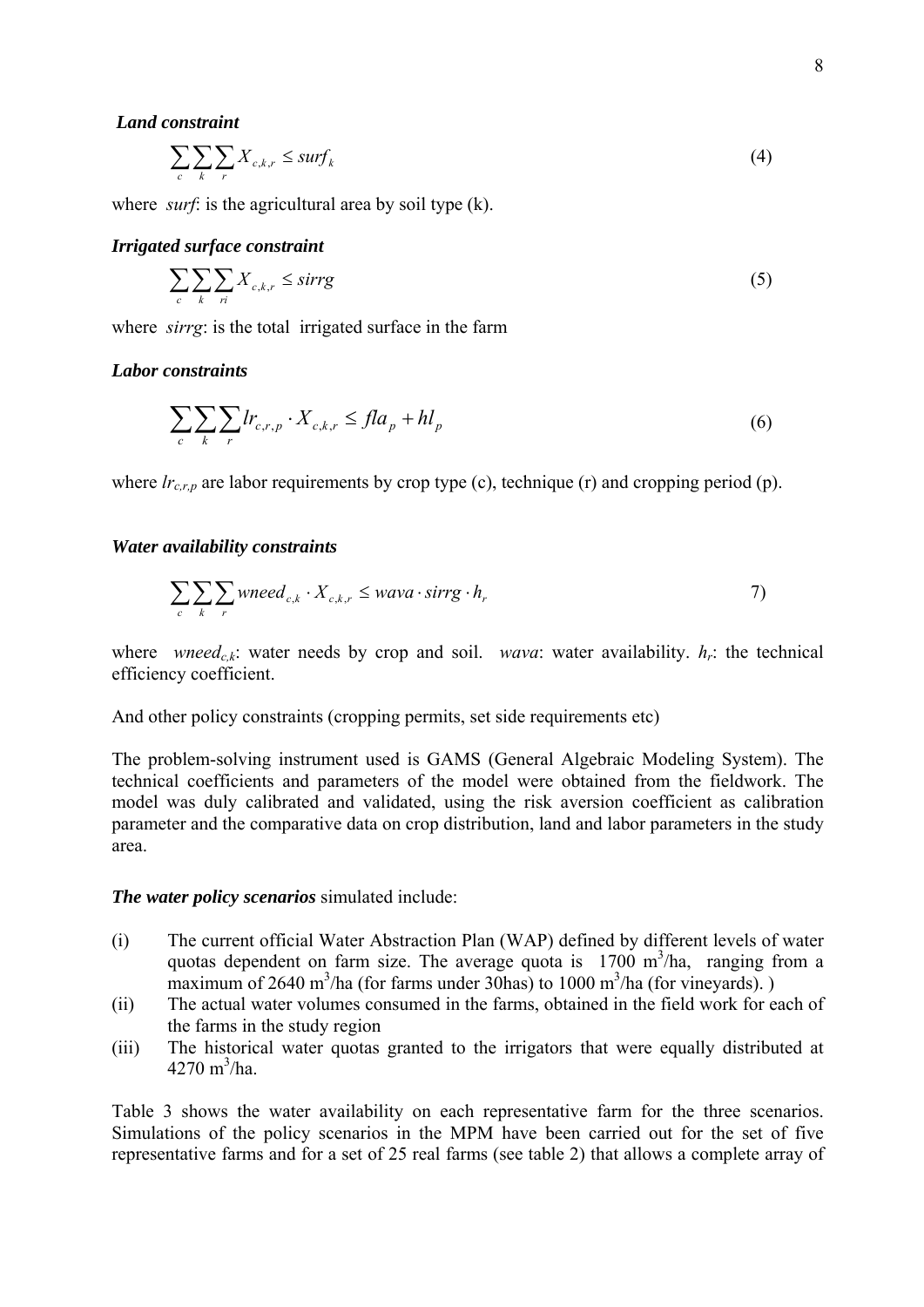differential results used in the farms vulnerability analysis of the following stage of the methodology.

| Policy Scenario<br><b>Water Quotas</b> | Water availability (m3/ha) |      |  |  |
|----------------------------------------|----------------------------|------|--|--|
|                                        | F <sub>1</sub>             |      |  |  |
| <b>Historical Water</b>                | F <sub>2</sub>             |      |  |  |
| Rights                                 | F3                         | 4270 |  |  |
|                                        | F <sub>4</sub>             |      |  |  |
|                                        | F <sub>5</sub>             |      |  |  |
|                                        | F <sub>1</sub>             | 1980 |  |  |
|                                        | F <sub>2</sub>             | 3750 |  |  |
| Current situation*                     | F <sub>3</sub>             | 2640 |  |  |
|                                        | F4                         | 3900 |  |  |
|                                        | F <sub>5</sub>             | 1480 |  |  |
|                                        | F <sub>1</sub>             | 1635 |  |  |
| Water abstraction                      | F <sub>2</sub>             | 2275 |  |  |
| Plan                                   | F <sub>3</sub>             | 2640 |  |  |
|                                        | F <sub>4</sub>             | 1984 |  |  |
|                                        | F5                         | 1000 |  |  |

Table 3. Water policy scenarios: water availability

\* field work data

Source: CHG (Confederación Hidrográfica del Guadiana (2006)

**hydrology**  *(c) Hydrology analysis:* The Upper Guadiana hydrology was represented by the model WEAP (Water Evaluation and Planning System) (SEI, 2005). The model has been dapted, calibrated and validated for the Upper Guadiana basin in the framework of the project a Newater (Varela et al 2006a) and permits the analysis of different hydrological parameters in different climate and policy scenarios. The integration of the hydrology and economic models starts with the mapping into the WEAP layout of the selected representative farms in the geographical locations of the irrigation communities of the basin. Further, the same policy scenarios are simulated in both models using the scenario building sequence of the WEAP module. The WEAP model permits the up-scaling at basin's level of the results obtained in the economic model and the analysis, for different climate scenarios, of the overall availability of water resources in the basin and the recharge capacity of the aquifer.



Map 2: WEAP layout: Irrigation Communities in the Upper Guadiana basin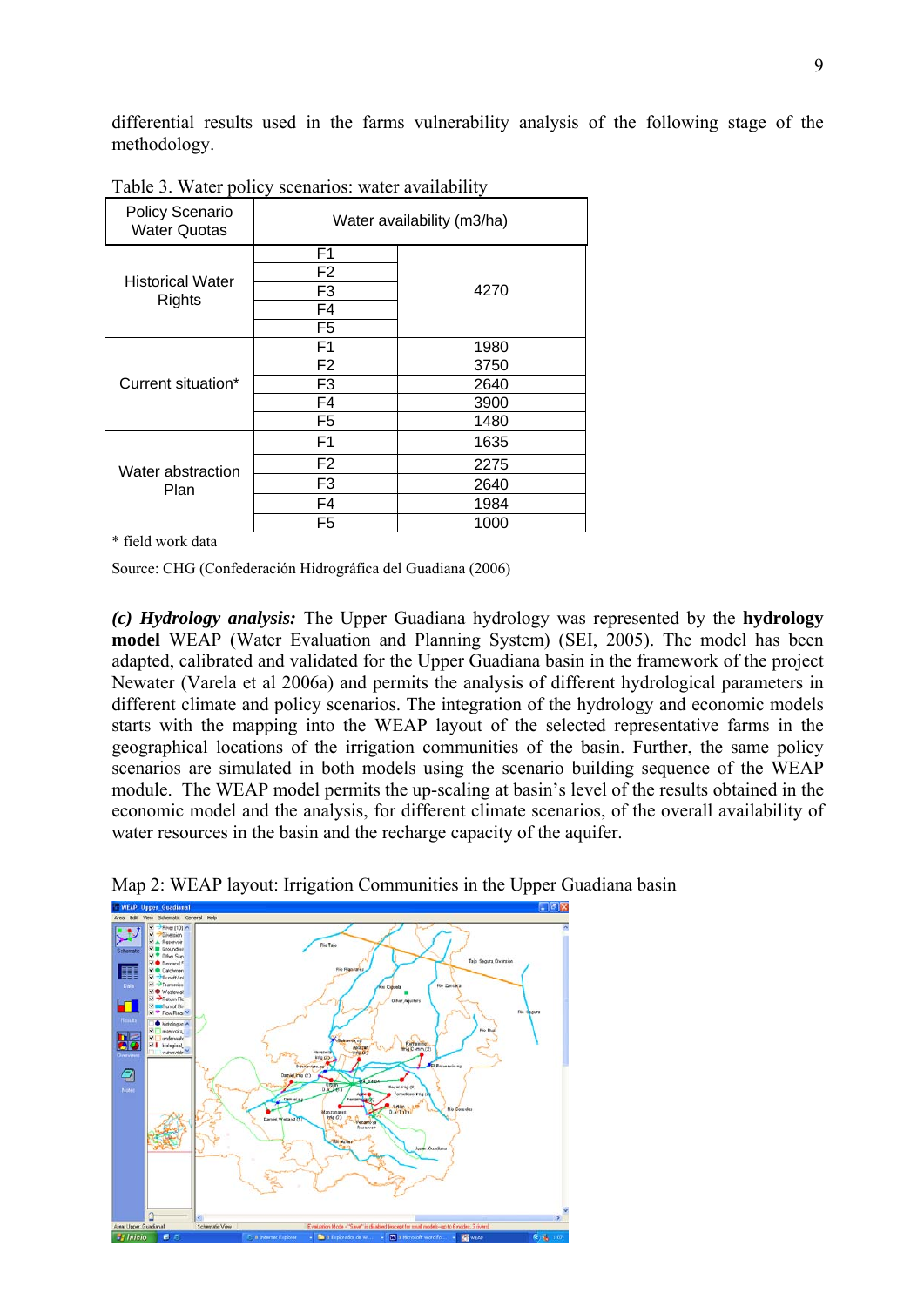<span id="page-9-0"></span>*(d) Vulnerability analysis*: The results of the economic model are used as inputs for the vulnerability assessment, as well as the stakeholder-driven drivers and indicators of vulnerability of the different farm types that were obtained from the stakeholder analysis (baseline analysis).

dependent variables (see table 4). These vulnerability indicators are defined by two different farm income variables: (i) farm income loss measured as the percent loss of farm income when The objective function in the analysis is vulnerability defined by two types of indicators as water availability decreases and (ii) the percent deviation of total income gained in the farm from the minimum income that will allow the farm to continue operating, that is, the threshold for economic viability. These two measurements were considered to capture the relative and absolute income loss that water stress conditions inflict to the different farm types and, hence, their capacity to continue operating in water-scarce policy scenarios. A large farm may have a considerably high percent income loss relative to its total income and still be capable to adapt and continue operating. Conversely, a small farm may have a smaller percent income loss that, in absolute terms, would be sufficiently high as to make the farm fall below the economic viability threshold and be forced to stop operating. The economic viability threshold is defined as 'minimum survival income' calculated from Spain's official data of the 'minimum interprofessional annual wage rate'[2](#page-9-0).

in the literature mainly in economic analysis, stressing the fact that it is one of the many facets of vulnerability (Coudouel and Hentschel, 2000). As vulnerability is dependent to access to Measuring economic vulnerability by means of relative and absolute income loss has been used production inputs, such as land, water , labor and technologies, comparable quantitative measurements, such as income variability, provide relative comparisons aw well as absolute thresholds (sometimes called poverty profiles) that can provide information to policy makers to identify economic viability of the different individuals and their characteristics (Alwang et al. 2001)

agronomic indicators such as crop mix, farming techniques and irrigation technologies, water consumption decisions such as overpumping rate and institutional factors such as policy The prediction variables include structural parameters such as farm size and irrigated land, enforcement capacity. This last indicator reflects the capacity that the Water Authority has to enforce the water abstraction plan in the area and consequently the ability that irrigators will have to engage in free-riding behaviour and pump more water than the permitted volumes.

extreme, very high, high and medium (see table 4). This classification is an input for the farm vulnerability analysis (following Downing, et al. 2001, see also Downing et al. 2006) based on The two indicators of income loss are used to classify the farms in four vulnerability classes: the farms' principal characteristics using the CART method (Classification and Regression Trees, Steinberg and Colla, 2007; see Stephen and Downing 2001 for a review of vulnerability methods including CART).

<u>.</u>

<sup>&</sup>lt;sup>2</sup> Minimum annual inter-professional wage rate (salario mínimo interprofesional anual), for 2007 is 7988.4  $\epsilon$ /year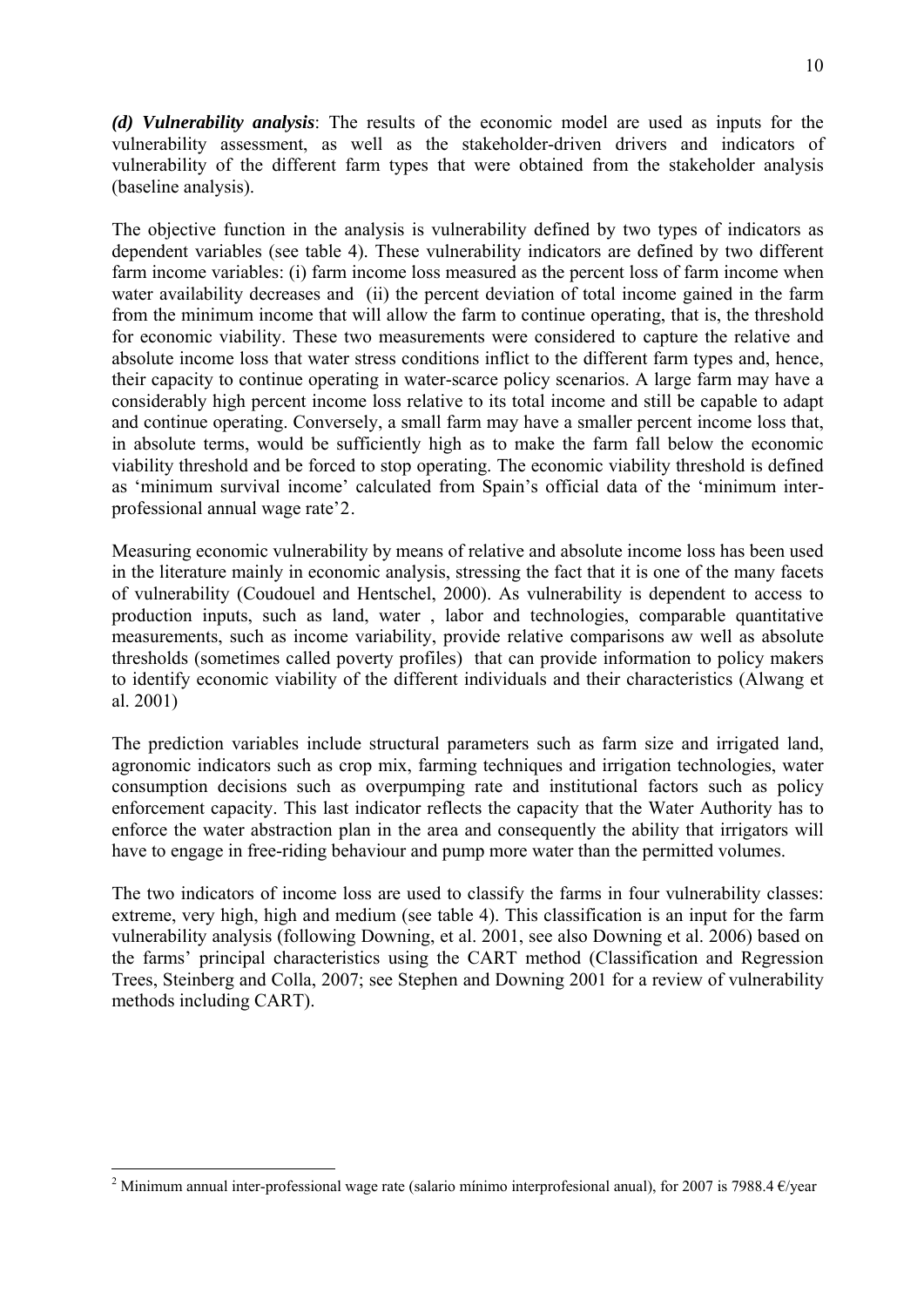Table 4: Vulnerability prediction variables

| Objective variable | Indicator                                | <b>Prediction variables</b>             |  |  |
|--------------------|------------------------------------------|-----------------------------------------|--|--|
|                    |                                          | Farm size (ha.)                         |  |  |
| Vulnerability      | Rate of Income loss (%)                  | Crops diversification (number of major  |  |  |
|                    |                                          | crops)                                  |  |  |
|                    | Rate of actual Farm<br>Income to minimum | Irrigated Area (%)                      |  |  |
|                    |                                          |                                         |  |  |
|                    |                                          | Permanent crops in the farm (yes/no)    |  |  |
|                    | survival income (%)                      |                                         |  |  |
|                    |                                          | Over pumping (%)                        |  |  |
|                    |                                          | Water policy enforcement impact (index) |  |  |

The criteria followed to classify farms into the four vulnerability classes are shown in table 5. The highest class of vulnerability is related to a threshold of economic viability. When farm income is equal or below 50% of the minimum survival income, a farm is considered to be highly vulnerable to diminishing water volumes. The MSI was calculated from the official 2007 minimum inter-professional annual wage rate in Spain that amounts to 7988.4  $\epsilon$ /year. As GDP per capita was 23000  $\epsilon$  in 2006, 50% over the minimum survival income equals approximately half of per capita GDP and therefore a farmer that reaches an income level lower that the MSI can be considered highly vulnerable to water consumption limitations.

(WAP). Farms that would loose up to  $35%$  of their farm income with the new allocations are considered to have low vulnerability to water stress conditions and when income loss is in the The three lower classes of vulnerability relate to the application of the Water Abstraction Plan range of 35% to 50% or above 50%, vulnerability is respectively medium and high.

| <b>Indicator Category</b> | <b>Criteria</b>  | Level of vulnerability |
|---------------------------|------------------|------------------------|
| Difference from m.s.i.    | $\epsilon$ = 50% | EXTREME                |
| Income loss               | $> 50\%$         | <b>VERY HIGH</b>       |
| Income loss               | $35 - 50\%$      | <b>HIGH</b>            |
| Income loss               | $<$ 35%          | <b>MEDIUM</b>          |

| Table 5: Criteria for the determination of vulnerability levels |  |  |  |  |  |  |  |
|-----------------------------------------------------------------|--|--|--|--|--|--|--|
|-----------------------------------------------------------------|--|--|--|--|--|--|--|

*Farm classification tree and policy analysis:* The last part of the methodological framework is the analysis of the of the vulnerability classification tree based on structural and institutional haracteristics in the farms. This analysis elaborates the differential impacts that water c conservation policies (i.e. different levels of water quotas with no compensation) as well as the policy enforcement capacity of the river basin authority will have on the irrigation sector of the UGB. Hence, this analysis permits prediction of which farm types will be more responsive to the new Special Plan of the Upper Guadiana basin, which farms will need specific targeted programs and which farms will be more vulnerable to periods of water scarcity, drought spells and other economic stresses.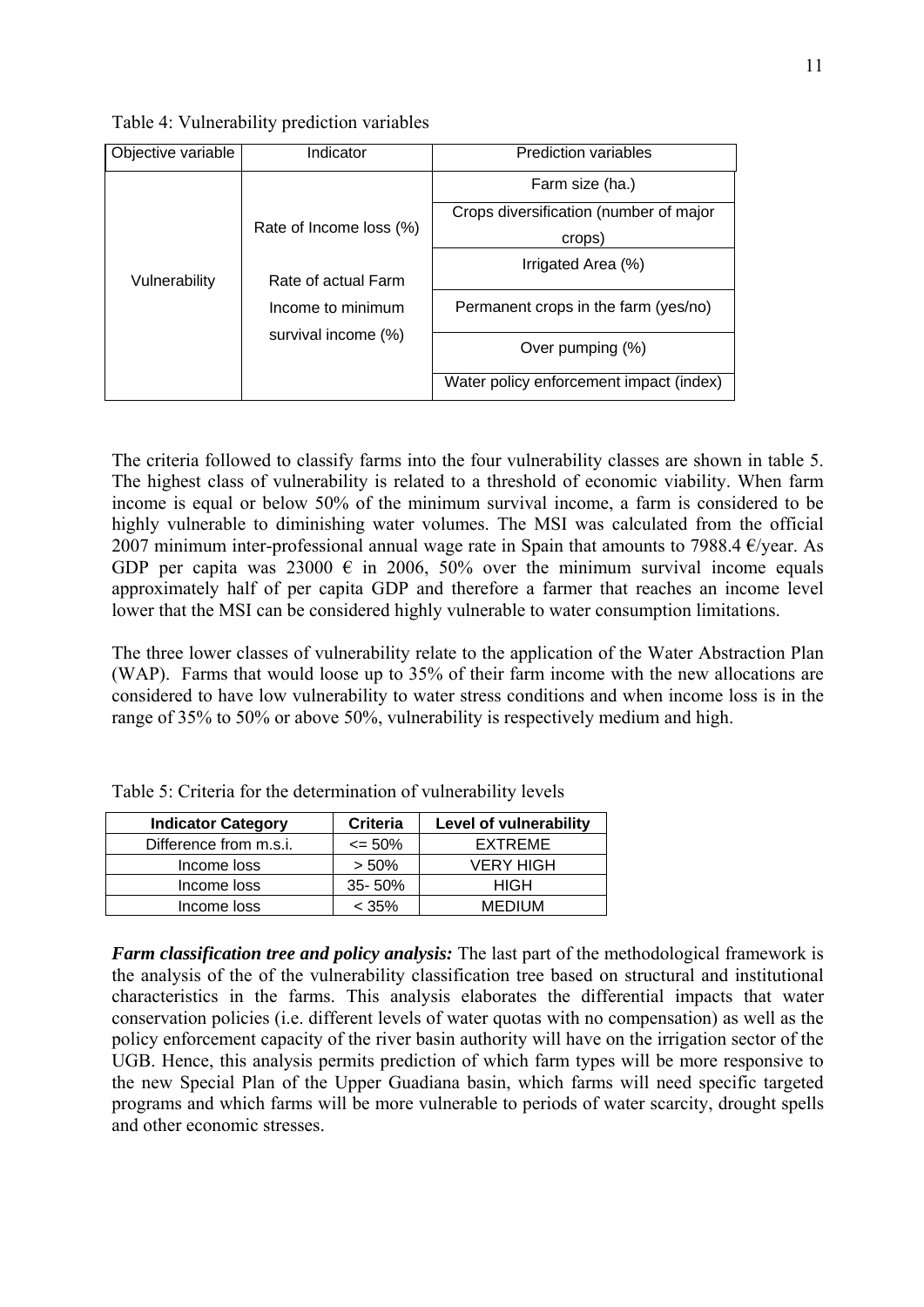## **3. Results and discussion**

## *Results of the economic model:*

The simulation results are shown in Figure 2 that depicts the effects of the application of different water policy scenarios (water quotas) in the five representative farms (see table 2). The WAP induces a decrease in water consumption in all farm types relative to the historical water rights and the current situation (as shown in table 3 in the previous section). Complying with the WAP provokes substantial **farm income losses** to all farms. However, as shown in figure 3 below, bigger farms with a high percentage of irrigated area face higher income losses (F1), as water quotas are proportionally lower in larger farms. Income loss is especially acute in small non-diversified farms, such as vineyard groves (F5) that have a very small adaptive capacity to water stress conditions. On the contrary, diversified farms tend to loose a lower proportion of their farm income as their short-term adaptive capacity to water scarcity is higher (F3 and F4, especially F3, which grows only annual crops).

However comparing total farm income with respect to the minimum survival income level, small farms have a larger income loss and farms that feature a rigid cropping pattern, such as vineyards (F5), are prone to abandon irrigated production.



Figure 3: Effect of the application of Water Policies on farm income across farm types

As figure 4 shows, when water volumes diminish **cropping patterns** are likely to change to less water intensive crops for the area's average farm. Rain fed farming increases progressively as less water is available, extensive irrigation such as barley is maintained and horticulture crops diminish in the average farms, although different responses across farm types are expected according to their adaptive capacity in changing crop mix.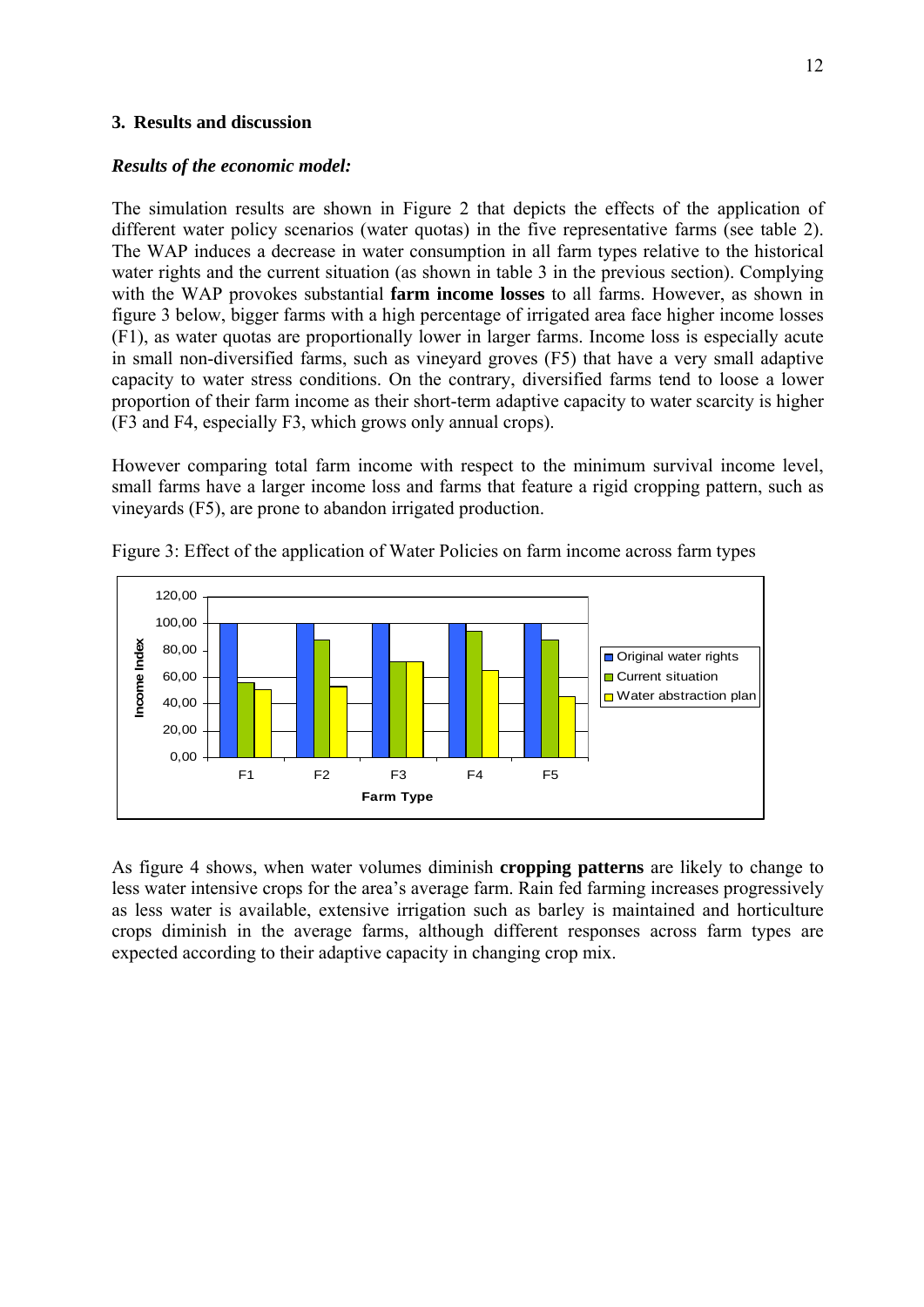

Figure 4: Effect of the water quotas policy on the cropping pattern in the aquifer

The adaptive capacity that farms have to different volumes of water can be analyzed looking at the water dual values (water marginal values) in the model results. Using marginal values of water to assess the impact of water conservation policies has been discussed extensively in the literature as average values can be ambiguous or misleading (Johansson et al, 2002, Turner et al 2004, Hanemann 2006, among others). The value of water for farmers is not constant and increases as less water is supplied because farmers are likely to change their crops and technologies in response to water availability, as shown in the model results where cropping pattern changes according to the available water volumes and to the policy programs

availability. This is reflected in their comparative ability to adjust their cropping patterns, technologies and farming operations (rain fed farming). When dual values of water are zero, Figure 5 shows the dual values of water for different levels of water availability across farm types obtained in the model simulations. The 'water demand curves' constructed using water shadow prices (dual values) show that farm types have distinctive adaptive capacity to water the farm will not be willing to pay for an extra unit of water volume, that is, the farm will be satisfied with the amount of water available. We can see that medium-size farm F2, that grows annual cash crops has a high short-term adaptive capacity as it will operate with 5000 m3 per ha, as compared to its smaller counterpart F4 that, due to size limitations, requires a larger volume of water (7500 m3 per ha) . In contrast, the small vineyard farm F5 is highly adapted to lower water volumes (2000 m3 per ha) due to the use of efficient irrigation technologies such as drip irrigation, widely used in vine groves in the area.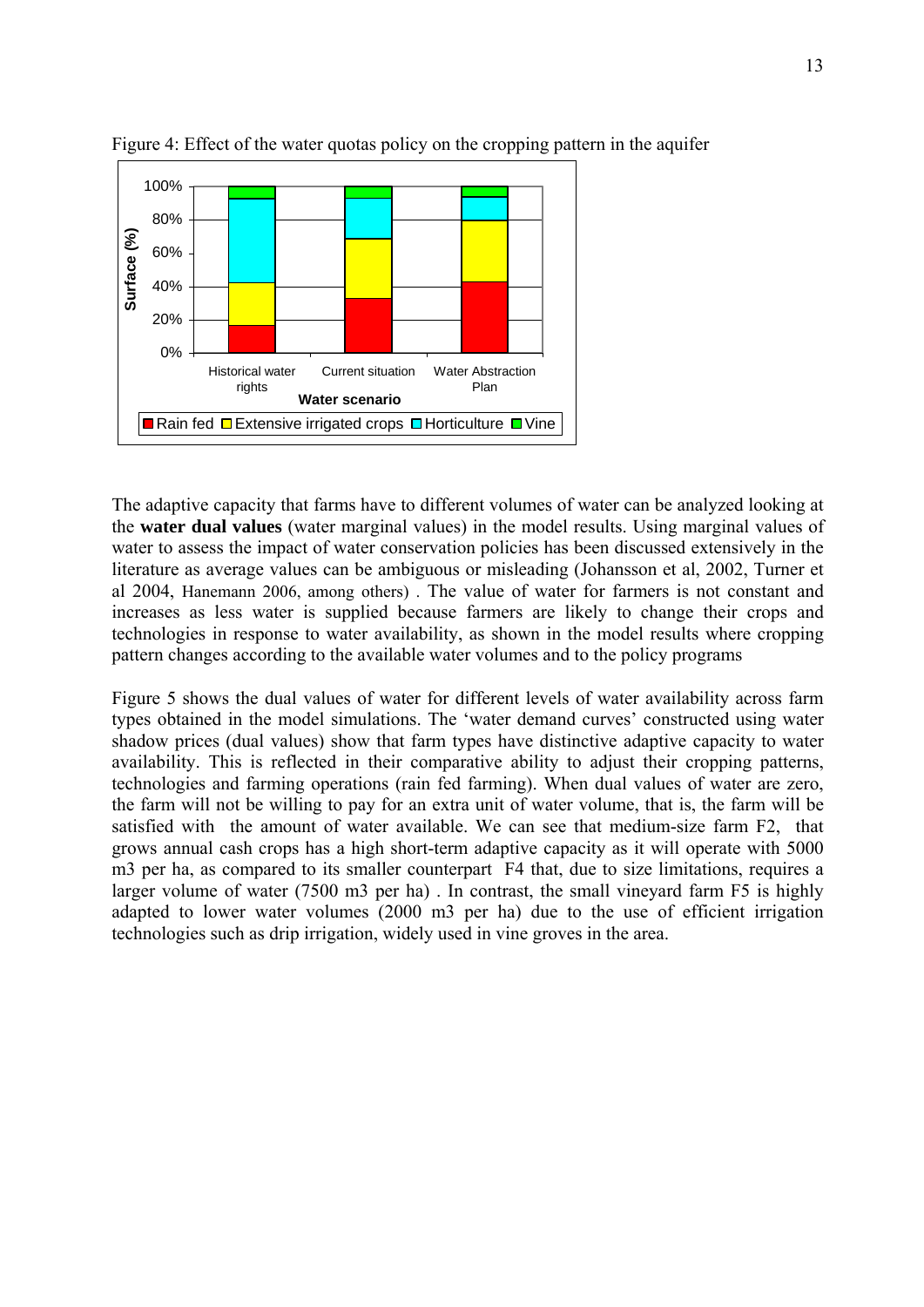



## **Results of the hydrology model:**

The hydrology model (WEAP) permits to up-scale the farm level results of the economic model to the basin's level and analyze the effects of the policy scenarios on the overall recharge capacity of the aquifer. This can be shown by the WEAP results in the graph below. The simulation results of the WEAP model permit to assess the groundwater storage in the whole aquifer and therefore the aquifer recovery rates for the simulated policies and climate scenarios. For these simulations, the departure point in the reference scenario considers an initial storage capacity to the aquifer of 15.000 million m3, a value with which the aquifer is full and recovered. We can see in the graph that when the current Water Abstraction Plan (WAP) is applied, overall water use will diminish but it will not be sufficient to recover the aquifer due to the existence of illegal pumping. The aquifer recovers when WAP quotas are reduced (concessions are above the water use limits) and no drought spells are expected.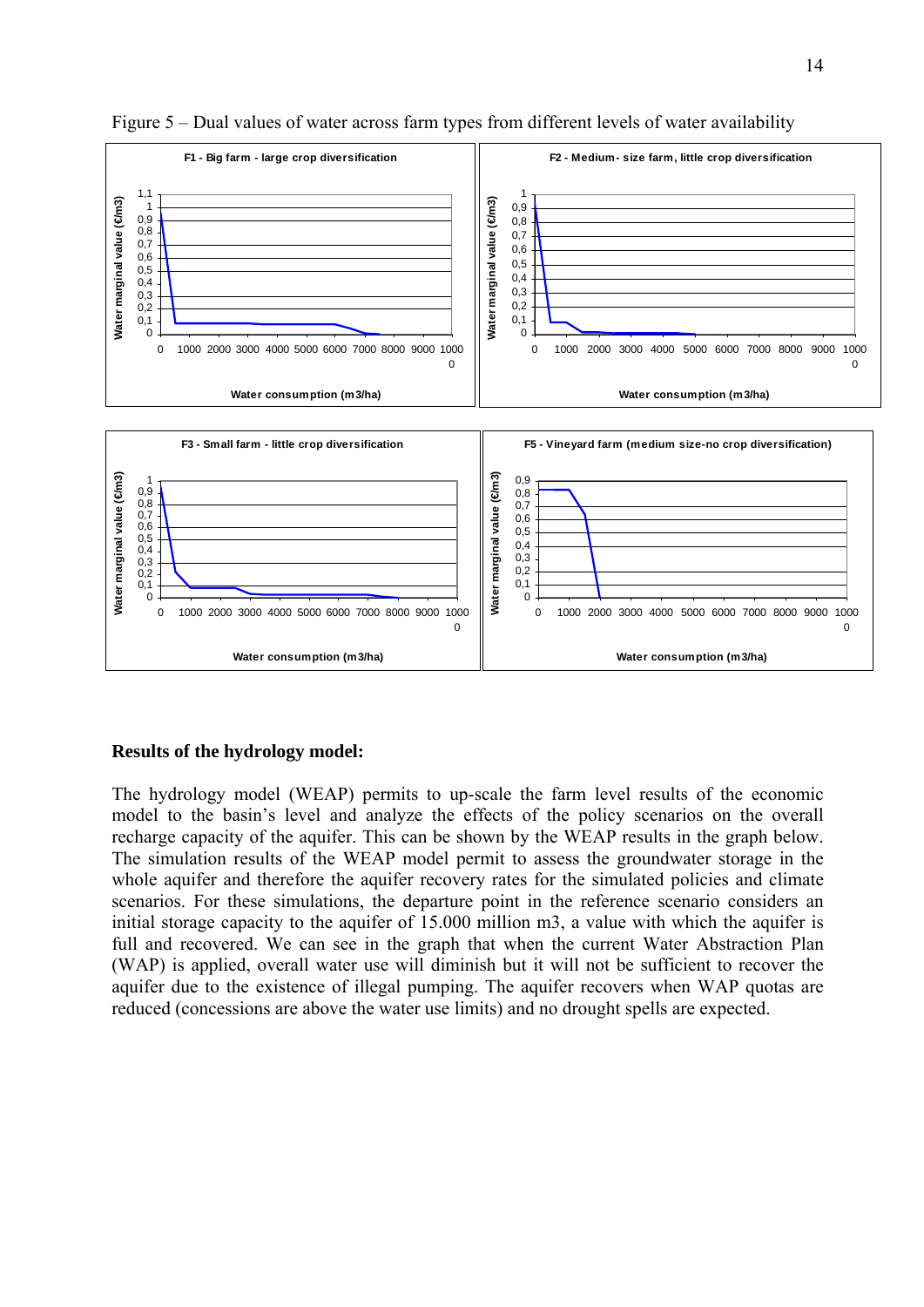

# **WEAP Model: Ground Water Storage**

## Results of the vulnerability analysis:

A key explanatory variable for assessing vulnerability is the water policy enforcement impact. This indicator reflects farmers' response to water shortage and illegal behaviour to minimize vulnerability to water stress conditions. Based on the Stakeholder consultations and meetings we can conclude that there is an inverse relationship between the policy enforcement capacity of the water authority to strictly apply the Water Abstraction Plan and the level of vulnerability of the legal irrigated farms. A farm that operates under legal provisions and complies with the granted volumes of the WAP, will be more vulnerable the lower the capacity of the Water Authority to enforce the quota system of the WAP. If the WA is incapable to enforce the WAP quotas, illegal drillings and abstractions will take place and thus legal irrigators will be penalized as they will be granted smaller water volumes in the following periods to recover the exhausted aquifer.

The water policy enforcement index for the vulnerability analysis has been calculated based on the overpumping data and illegal drillings reported in 2006 as shown in table 6.

| Water abstraction<br>$(Hm3)^*$                                 | Total                                            | Policy<br>target | Over<br>pumping | Overpumping<br>rate $(%)$ |
|----------------------------------------------------------------|--------------------------------------------------|------------------|-----------------|---------------------------|
|                                                                | 355                                              | 214              | 141             | 39,72                     |
|                                                                |                                                  |                  |                 |                           |
| Number of wells                                                | Total                                            | Legal            | Illegal         | Rate of<br>illegal wells  |
|                                                                | 39000                                            | 16000            | 23000           | 58,97                     |
|                                                                |                                                  |                  |                 |                           |
| Average                                                        |                                                  |                  |                 | 49,35                     |
| $\sim$ $\sim$ $\sim$<br>$\tilde{\phantom{a}}$<br>$\sim$ $\sim$ | $\sqrt{2}$<br>$\sim$ $\sim$ $\sim$ $\sim$ $\sim$ |                  |                 |                           |

|  |  | Table 6: Water policy enforcement rate |
|--|--|----------------------------------------|
|--|--|----------------------------------------|

*Source: Own elaboration from CHG, 2006*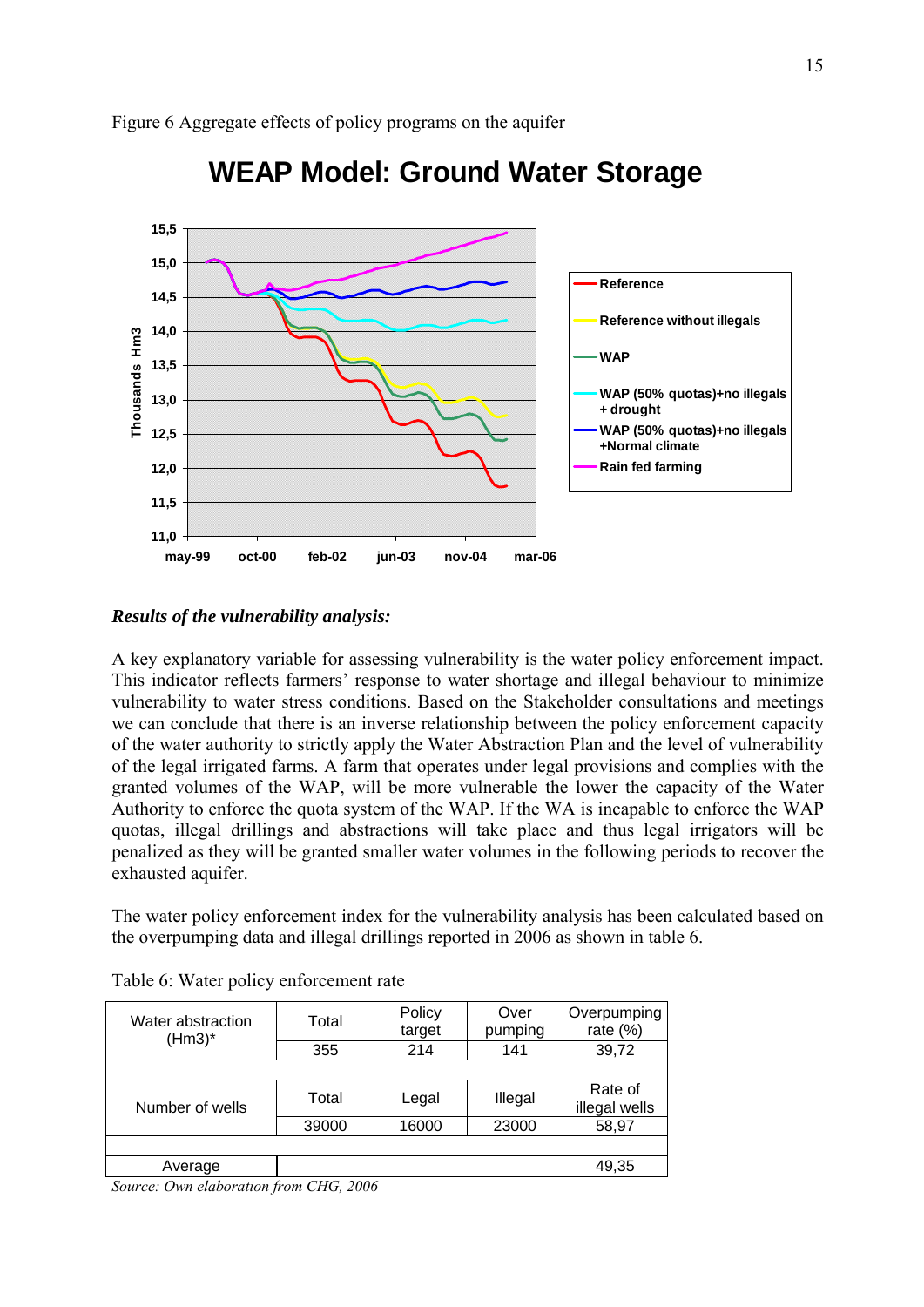The classification of water policy enforcement is the following:

 $20-30\% \rightarrow$  Medium policy enforcement % Overpumping:  $\leq 20\%$   $\rightarrow$  High policy enforcement  $30-40\% \rightarrow$  Low policy enforcement  $>40\%$   $\rightarrow$  Very low policy enforcement

Based on the results of table 6, we can conclude that the policy enforcement level in the UGB can be considered low, as overpumping in the aquifer is close to 40% of total water abstractions (illegal wells are a higher percentage of total wells but these figures are less reliable and vary according to data sources).

Table 7 shows the indicators for the vulnerability analysis for each of the 25 farms selected in our study region. The first column shows the different farms (denoted by E1 to E25 and by the Irrigation Association shown in table 2), the second column shows the level of vulnerability according to the criteria selected in table 5, and the next two columns show income losses while the remaining columns show the prediction variables defined in table 4.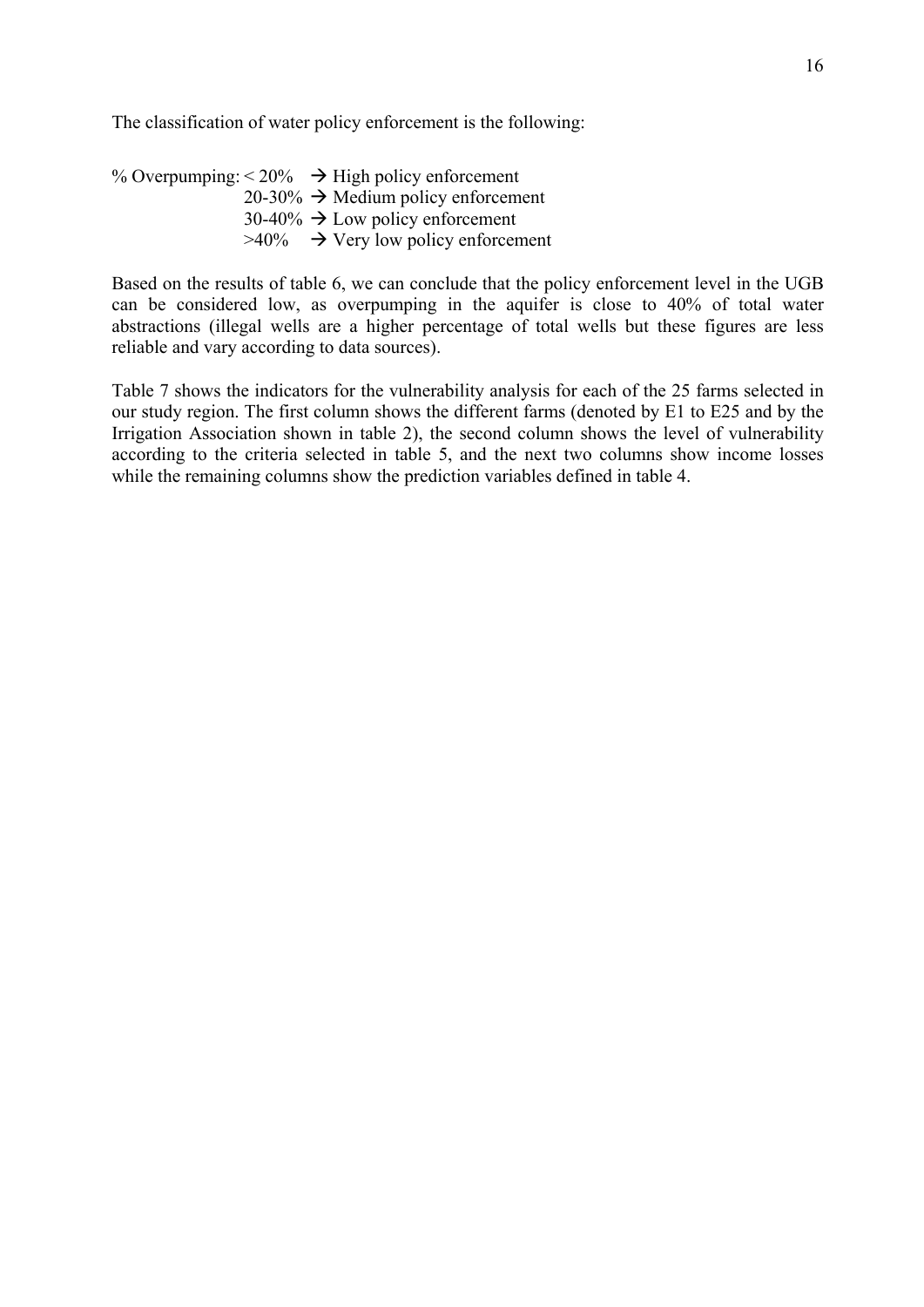| Farm               | Vulnerability    | $\frac{0}{0}$<br>Income<br>loss | Difference from<br>minimum survival<br>income (%) | Farm<br><b>Size</b><br>(ha) | Crop<br>diversification   | Permanent<br>crops | Irrigated<br>area $(%)$ | Over<br>pumping<br>(% ) | Water policy<br>Enforcement<br>Impact |
|--------------------|------------------|---------------------------------|---------------------------------------------------|-----------------------------|---------------------------|--------------------|-------------------------|-------------------------|---------------------------------------|
| $E1$ <sup>A1</sup> | <b>EXTREME</b>   | 201                             | 13                                                | 17                          | 3                         | <b>YES</b>         | 29                      | 157                     | 0                                     |
| E2 A2              | <b>VERY HIGH</b> | 61                              | 2604                                              | 550                         | 5                         | <b>NO</b>          | 100                     | $\mathbf 0$             | 3                                     |
| E3_A3              | <b>HIGH</b>      | 47                              | 976                                               | 150                         | $\ensuremath{\mathsf{3}}$ | <b>NO</b>          | 91                      | 21                      | 1                                     |
| E4_A4              | <b>HIGH</b>      | 44                              | 3070                                              | 500                         | $\overline{\mathbf{4}}$   | <b>YES</b>         | 100                     | 111                     | $\mathbf 0$                           |
| E5_A5              | <b>VERY HIGH</b> | 55                              | 1162                                              | 242                         | $\overline{c}$            | <b>NO</b>          | 100                     | 0                       | $\mathsf 3$                           |
| E6_A6              | <b>VERY HIGH</b> | 57                              | 5024                                              | 1200                        | $\overline{7}$            | <b>YES</b>         | 57                      | 0                       | $\ensuremath{\mathsf{3}}$             |
| E7_A7              | <b>MEDIUM</b>    | 33                              | 51                                                | 19                          | 3                         | <b>NO</b>          | 100                     | 14                      | $\overline{c}$                        |
| E8_A8              | <b>HIGH</b>      | 47                              | 1587                                              | 315                         | $\overline{c}$            | <b>NO</b>          | 84                      | 32                      | $\mathbf{1}$                          |
| E9_D1              | <b>HIGH</b>      | 35                              | 309                                               | 73                          | $\boldsymbol{2}$          | <b>NO</b>          | 49                      | 65                      | $\mathbf 0$                           |
| E10_D2             | <b>VERY HIGH</b> | 55                              | 455                                               | 68,5                        | 3                         | <b>YES</b>         | 99                      | 0                       | 3                                     |
| E11_D3             | <b>HIGH</b>      | 45                              | 736                                               | 130                         | $\,6$                     | <b>YES</b>         | 100                     | 39                      | $\mathbf 1$                           |
| E12_D4             | <b>HIGH</b>      | 37                              | 510                                               | 65                          | 4                         | <b>YES</b>         | 100                     | 19                      | $\overline{c}$                        |
| E13_H1             | <b>VERY HIGH</b> | 56                              | 425                                               | 64                          | $\overline{\mathbf{4}}$   | <b>YES</b>         | 100                     | $\mathbf 0$             | $\sqrt{3}$                            |
| E14_H2             | <b>MEDIUM</b>    | 29                              | 98                                                | 21                          | $\overline{c}$            | <b>NO</b>          | 100                     | 0                       | 3                                     |
| E15 H3             | <b>VERY HIGH</b> | 50                              | 279                                               | 55                          | $\overline{\mathbf{4}}$   | <b>YES</b>         | 64                      | $\mathbf 0$             | $\mathsf 3$                           |
| E16_H4             | <b>EXTREME</b>   | 20                              | 47                                                | 17                          | $\mathbf{3}$              | <b>YES</b>         | 59                      | 75                      | $\pmb{0}$                             |
| E17_M1             | <b>VERY HIGH</b> | 52                              | 1565                                              | 400                         | $\mathbf{3}$              | <b>NO</b>          | 75                      | 21                      | $\mathbf{1}$                          |
| E18_M2             | <b>MEDIUM</b>    | 24                              | 260                                               | 40                          | 4                         | <b>YES</b>         | 100                     | 97                      | $\mathbf 0$                           |
| E19_M3             | <b>HIGH</b>      | 45                              | 413                                               | 68                          | 3                         | <b>YES</b>         | 100                     | $\mathbf{1}$            | $\overline{c}$                        |
| E20_M4             | <b>VERY HIGH</b> | 48                              | 359                                               | 77                          | 1                         | <b>NO</b>          | 91                      | $\mathbf 0$             | 3                                     |
| E21_T1             | <b>MEDIUM</b>    | 22                              | 1143                                              | 305                         | 3                         | <b>YES</b>         | 34                      | 55                      | $\mathbf 0$                           |
| E22 T2             | <b>HIGH</b>      | 38                              | 143                                               | 45                          | 1                         | <b>YES</b>         | 89                      | 48                      | $\mathbf 1$                           |
| E23_T3             | <b>HIGH</b>      | 40                              | 155                                               | 54                          | $\overline{c}$            | <b>YES</b>         | 93                      | 50                      | 1                                     |
| E24_T4             | <b>HIGH</b>      | 41                              | 150                                               | 50                          | 1                         | <b>YES</b>         | 100                     | 50                      | 1                                     |
| E25 T5             | <b>HIGH</b>      | 45                              | 495                                               | 85                          | 3                         | <b>YES</b>         | 100                     | 8                       | $\overline{2}$                        |

Table 7: Indicators for the vulnerability analysis

*Key: Farms are a sample from the irrigated communities (A, D, H, M and T) noted in Table 1. Vulnerability classes are as derived in Table 5* 

Figure 7: Real farms' profiles for different vulnerability levels

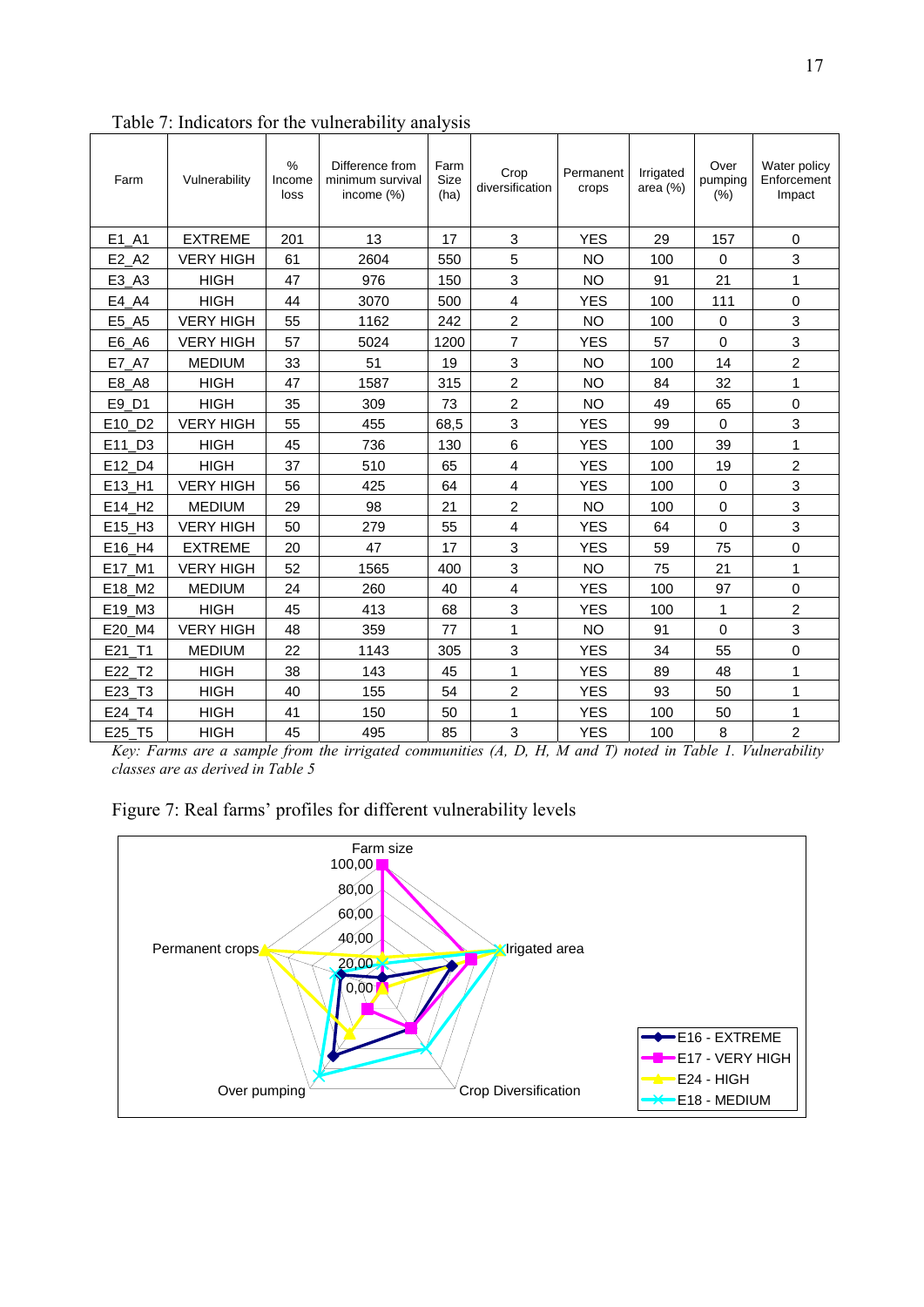Figure 7 shows the farm profiles of four of the real farms, each of them with a different level of vulnerability. In this radar plot we can see how the different structural characteristics (farm size and permanent crops) and the different strategies (over pumping, irrigated area and crop diversification) lead to different vulnerability levels. Small farms, with little crop diversification and a low proportion of irrigated surface present extreme vulnerability (real farm E16). Large farms with a low level of over pumping (real farm E17) show a very high vulnerability level. The level of over pumping is a key variable for vulnerability classes. As we can see in the plot, the higher the level of over pumping the lower the vulnerability, except for farm E16, a small vineyard farm with almost null adaptive capacity that is extremely vulnerable.

total income when water allotments are reduced from the initial historical water volumes to the volumes established in the Water Abstraction Plan. As part of the actual water volumes The dependent variable, farm income loss, has been calculated as the percentage reduction of consumed in the farms come, in some cases, by pumping more water than the permitted water volumes, current income has been calculated as a weighted average of two components. One that accounts for the farm income obtained with the official water allotments established in the WAP and the other that accounts for the extra water volumes used in the farm. The weight of each component corresponds to  $(1-\beta)$  and  $\beta$ , where  $\beta$  is the probability of having water consumptions over the permitted quota, and has been estimated by the current over pumping rate in the aquifer.

$$
IL = Zhr - ZT
$$
  
\n
$$
ZT = ZWAP + \beta \cdot Zextra
$$
  
\n
$$
ZT = ZWAP + \beta \cdot (Zact - ZWAP)
$$
  
\n
$$
ZT = ZWAP + \beta \cdot Zact - \beta \cdot ZWAP
$$
  
\n
$$
ZT = (1 - \beta) * ZWAP + \beta \cdot Zact
$$

Where:

| - IL: | Income loss $(\epsilon$ /ha) |  |
|-------|------------------------------|--|
|       |                              |  |

- $Z_{hr}$ *:* Farm income obtained with the historical water rights ( $\epsilon$ /ha)
- $Z_T$ : Expected farm income in current situation ( $\epsilon$ /ha)
- $Z_{WAP}$ : Farm income obtained complying with the Water Abstraction Plan ( $\epsilon$ /ha)
- *β*: Overpumping coefficient
- Z<sub>extra</sub>: Farm income obtained using over-pumped water
- *-*  $Z_{act}$ : Farm income obtained with actual consumption ( $\epsilon$ /ha)

Figure A1 (in annex) shows the CART classification tree of the vulnerability analysis. Farms are classified by vulnerability levels and results show that the most important explanatory variables are farm size, rate of over pumping and policy enforcement impact index. In fact, structural parameters such as farm size play a major role, evidencing that economies of scale are present for some farm strata. Small farms of less than 20 ha are extremely vulnerable to water use limitations as medium-size and larger farms in the range of 20-30 ha have a medium vulnerability and show a greater adaptive capacity to water stress. However, this trend is reverted for larger holdings from 30 to 365 ha that are highly vulnerable farms and farms over 365 ha that present very high vulnerability, and the absence of economies of scales (amply discussed in the specialized literature) is evidenced for this farm strata (see table 8)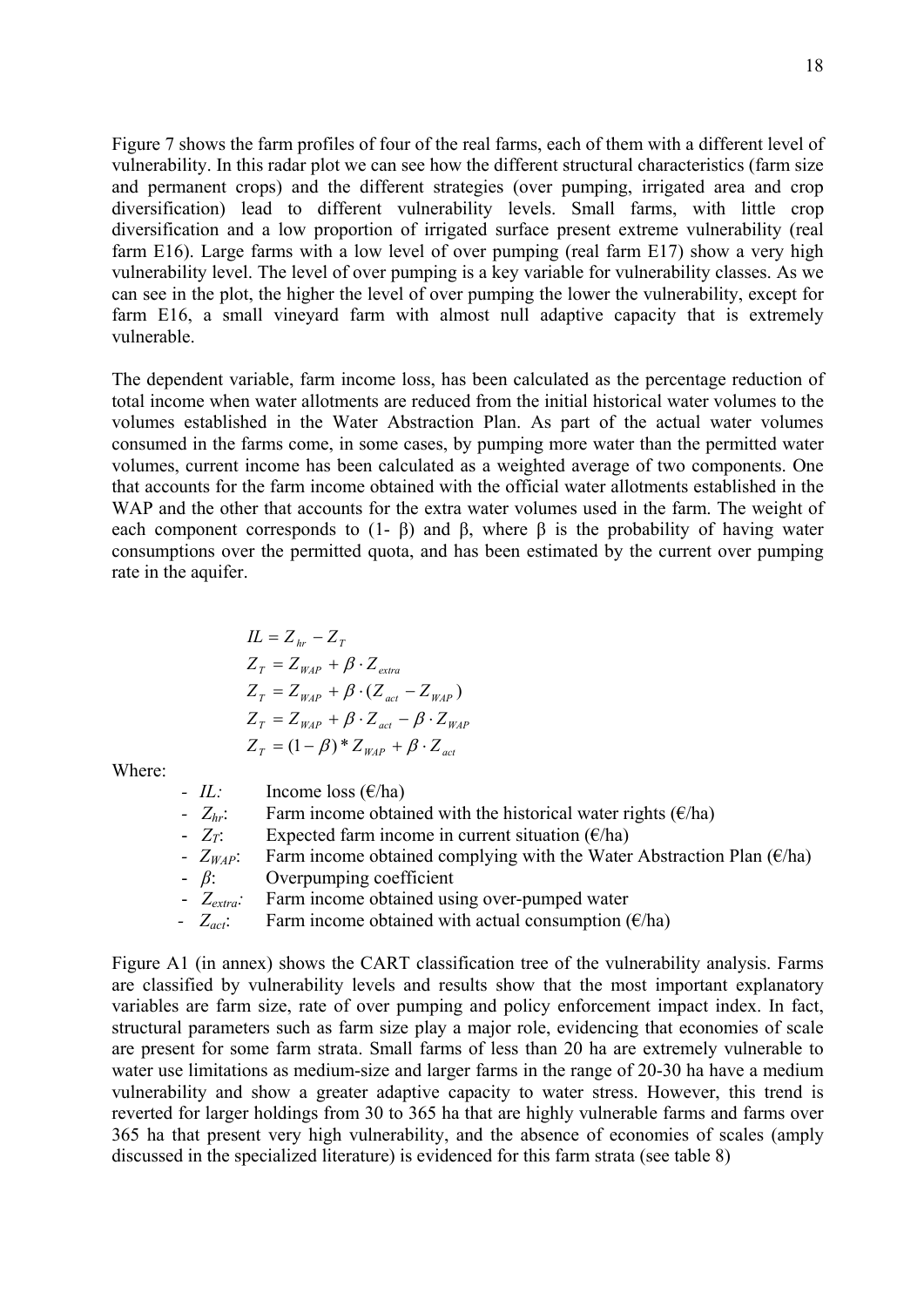In our analysis, farms in the medium-size range (that show a comparative lower vulnerability) that choose to overpump illegally to increase moderately their water volumes are more vulnerable than other farms that extract more water illegally. These farms choose to extract larger volumes of illegal water given the low policy enforcement capacity of the WA in the UGB. If the policy enforcement capacity of the Water authority increases, this tendency is reversed as the risk related to overpumping will be higher, farmers will be more easily caught and penalized and the number of closed unregistered wells will increase.

| Farm size          | Over pumping | Water policy<br>enforcement impact | Vulnerability     |
|--------------------|--------------|------------------------------------|-------------------|
| $\epsilon$ =18 has |              |                                    | Extreme (100%)    |
|                    | $\leq$ 1%    |                                    | Very high (87,5%) |
|                    | $>1\%$       |                                    | Medium (75%)      |
| (18-32] has        | $>1\%$       | 1, 2, 63                           | Medium (100%)     |
| (32-367) has       | $>1\%$       | 1, 2, 63                           | High (100%)       |
| > 367 has          | $>1\%$       | 1, 2, 63                           | Very high (100%)  |

Table 8: CART Classification of farms in vulnerability levels

The next table shows the result of the sensitivity analysis to the policy enforcement capacity. This variable has proven to be an important explanatory variable for farm vulnerability and therefore policy enforcement capacity has to increase substantially to efface its impact. Table 9 shows the results of the new CART simulations in which overpumping has to fall to less than half (less than 20%) to eliminate its impact on farm vulnerability. That is, when the policy enforcement capacity increases to a level considered 'high' in our classification (less than 20% overpumping) then this variable is no longer determinant for explaining farm vulnerability classes.

enforcement. Table 9: CART farms classification in levels of vulnerability. Increased water policy

| Farm size           | Over pumping | Irrigated area | Vulnerability    |
|---------------------|--------------|----------------|------------------|
| $\epsilon$ = 18 has |              |                | Extreme (100%)   |
| $(18-42,5)$ has     |              |                | Medium (87,5%)   |
| > 42,5 has          | $\leq$ 1%    |                | Very high (75%)  |
| > 42,5 has          | $>1\%$       | $= 41,87%$     | Medium (100%)    |
| (42,5-59,5] has     | $>1\%$       | > 41,87%       | High (100%)      |
| > 59,5 has          | $>1\%$       | > 41,87%       | Very high (100%) |

## **4. Conclusions**

- The analysis of vulnerability in water resource planning is one element in robust policy development. This paper shows two essential progressions in vulnerability assessment:
	- From simple profiles to economic vulnerability. Techniques like CART (and Knets, see indicate critical thresholds that result in one farm being more exposed to environmental, Bharwani et al., 2006) combine the drivers of vulnerability in logical rule trees that economic and policy impacts than another. Such rule trees highlight the relationship between predictor variables and outcomes.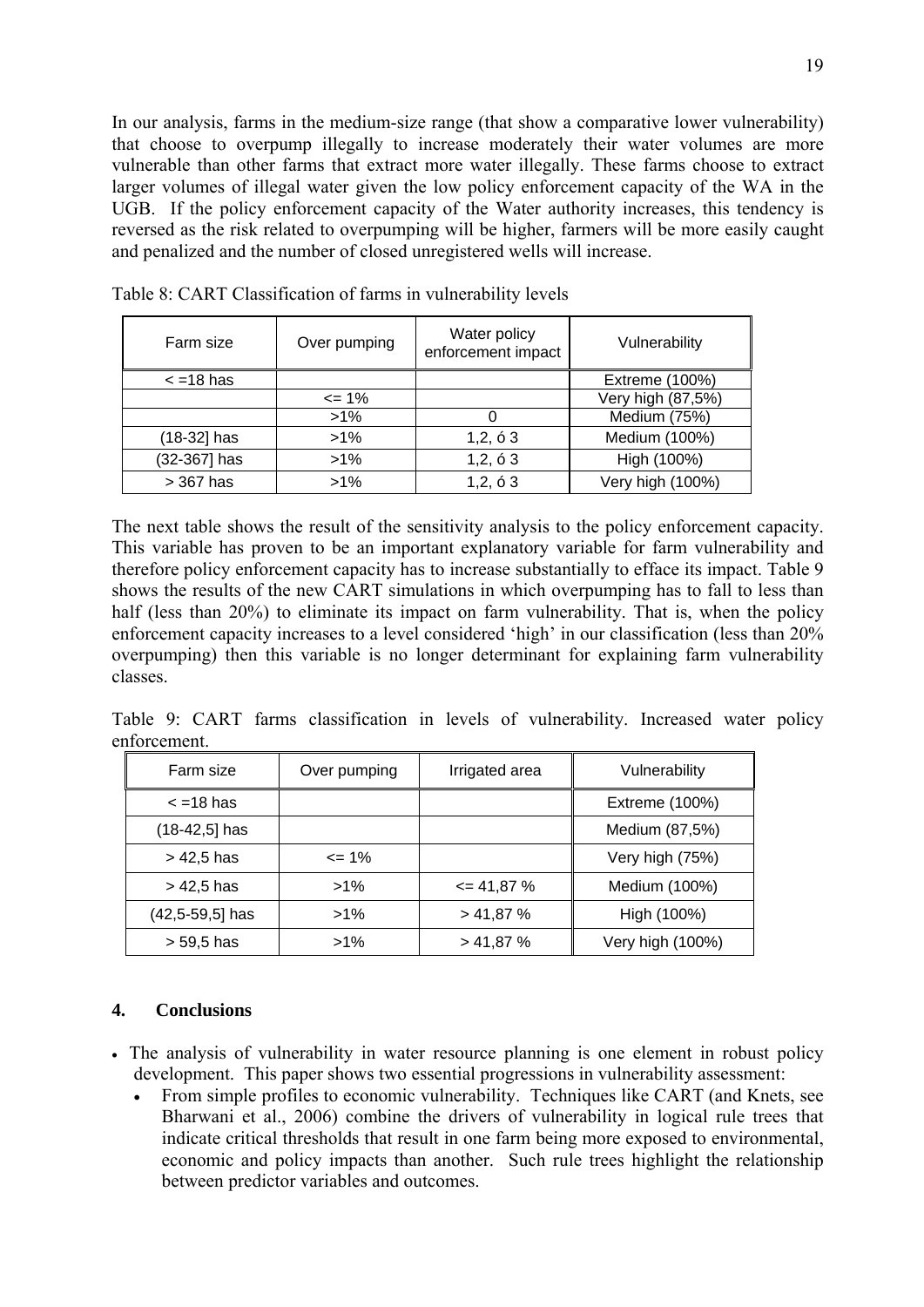- current configuration of risk might be altered under different environmental stresses, in From baseline, current vulnerability to behavioural responses. Economic analysis, rule trees, agent-based modelling, and stakeholder role-playing seek to represent how the response to economic shocks, or as a result of policy interventions.
- The starting point for the analysis of water vulnerability in the Upper Guadiana is a thorough description of the baseline vulnerability (not reported in full here), including an analysis of stakeholders (Sorisi 2006, Varela et al. 2006b) and surveys and interviews with farmers throughout the region (Varela et al 2007). This paper presents an innovative analysis that links this baseline vulnerability to a farm-based agro-economic modelling of policy-relevant scenarios. This micro-scale vision is then aggregated to the basin-level by means of a hydrology model (WEAP, SEI 2006) coupled to the economic model by reproducing the same policy scenarios. Differential outcomes are predicted based on indicators of vulnerability combined through a rule tree using CART. This methodology shows the extension of IWRM to consider vulnerability and behavioural responses, core elements of AWRM.
- Looking at water conservation policies currently in force in the Upper Guadiana Basin, we can conclude, from the economic-hydrologic integrated analysis, that these policies will not be able to achieve the recuperation of the Western La Mancha aquifer, even though they will contribute to reduce water consumption in the farms. This situation would worsen in case of droughts.
- As a general policy recommendation, the present Water Plan of the UGB while responding to the EU WFD objectives will not meet the desired target of ensuring the good ecological status of the aquifer and revert it to to its natural recharge level unless new institutional arrangements are put in place. These will require decisive stakeholder involvement. Enforcing these policies, or any imposed strict water quota system, is a difficult task that will require efficient and socially-accepted instruments as well as a transparent and participatory process of all stakeholders involved, especially irrigation associations, the Water Authority and environmental groups. As the cost of the Water Abstraction Plan is supported largely by the irrigators, there is a need to seek for a more flexible distribution of water allotments among farmers and for complementary measures of rural development that will ensure the maintenance of rural livelihoods in the area. These programs are envisaged in the recently launched Special Plan of the Upper Guadiana (including a water bank) and will need to be targeted specifically to the different types of farm economies in the area. Participatory adaptive water resource management recognising the differential vulnerability of stakeholders is essential.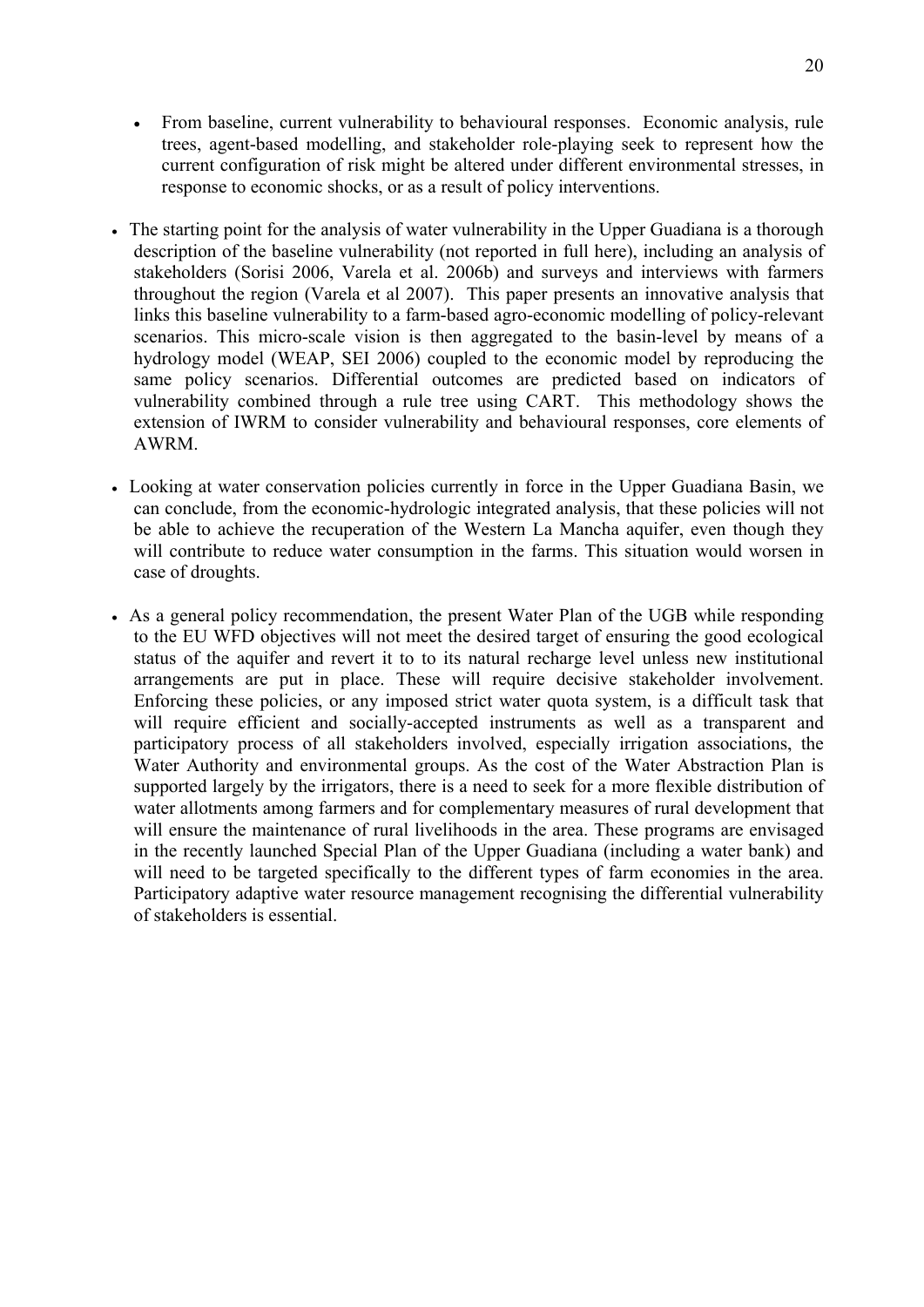#### **References**

- Alwang, J., Siegel, P.B. y Jorgensen, S.L. (2001). Vulnerability: A view from different disciplines. Social Protection Discussion Paper Series. Social Protection Unit. Human Development Network. World Bank.
- Bharwani, S. (2006). "Understanding Complex Behavior and Decision Making Using Ethnographic Knowledge Elicitation Tools (KnETs)." Social Science Computer Review. 24(1): 78-105.
- Blanco Gutiérrez, I. and C. Varela Ortega (2007). Integrating strategies for an efficient water management under uncertainty: empirical evidence in Spain. Papper contributed to the conference WASAMED (14-17 February 2007), Bari, Italy.
- CHG (2006b). (Confederación Hidrográfica del Guadiana) Régimen de explotación para el año 2006 de la Unidad hidrogeológica de la Mancha Occidental y de un perímetro adicional de la Unidad Hidrogeológica de la Sierra de Altomira. Disponible en [www.chguadiana.es](http://www.chguadiana.es/)
- CHG (Confederación Hidrográfica del Guadiana) (2006). (Confederación Hidrográfica del Guadiana) Régimen de explotación para el año 2006 de la Unidad hidrogeológica de la Mancha Occidental y de un perímetro adicional de la Unidad Hidrogeológica de la Sierra de Altomira. Available on: [www.chguadiana.es](http://www.chguadiana.es/)
- CHG (Confederación Hidrográfica del Guadiana) (2007) *Plan Especial del Alto Guadiana.* CHG, Ciudad Real, Spain.
- Coudouel, A. and J . Hentschel (2000). "Poverty Data and Measurement." Preliminary Draft for A Sourcebook on Poverty Reduction Strategies. The World Bank: Washington, D.C. April.
- Downing, T. E. et al. (2001) Vulnerability indices: Climate change impacts and adaptation. Nairobi: United Nations Environment Programme.
- Downing, T.E., Aerts, J., Soussan, J., Barthelemy, O., Bharwani, S., Ionescu, C., Hinkel, J., Klein, R.J.T., Mata, L., Moss, S., Purkey, D. and Ziervogel, G. (2006) Integrating social vulnerability into water management. SEI Working Paper and Newater Working Paper No. 5. Oxford: Stockholm Environment Institute. (November 2005).
- Esteve, P. and Varela-Ortega, C. (2007) Análisis de la gestión del agua en el Alto Guadiana: vulnerabilidad económica, social y medioambiental. Poster presented in the 6th Congress of the Spanish Association of Agricultural Economists. Albacete, Spain (19-21 September) Newater Project (nº 511179-2)-DG Research, EU Comisión., Brussels.
- Hanemann, W.H. (2006): The economic conception of water. In: Rogers, P.P., M.R.Llamas and L. Martinez-Cortina (eds): Water Crisis: Myth or Reality. Marcelino Botin Water Forum 2004. London: Taylor and Francis plc.: 61-91
- IGME (1999). Unidades hidrogeológicas de España. Mapa y datos básicos*.* Geological Survey of Spain. Madrid. 34p and maps + CD ROM.
- Johansson, R.C., Y. Tsur, T.L. Roe, R. Doukkali and A. Dinar (2002): Pricing irrigation water: a review of theory and practice. Water Policy, 4: 173-199
- Llamas M.R. and P. Martínez-Santos (2005). Report-Baseline Condition Report. Deliverable 3.4.1. Universidad Complutense de Madrid. November, 2005. Newater Project (no 511179) DG Research . EU.Commission, Brussels
- Llamas, M.R. and P. Martinez-Santos (2006): Significance of the *Silent Revolution* of intensive groundwater use in world water policy. In: Rogers, P.P., M. R. Llamas and L. Martinez- Cortina (eds): *Water Crisis: Myth or Reality*. Marcelino Botin Water Forum 2004. London: Taylor and Francis plc: 163-180
- Llamas, M.R.: Fornés, J.M.: Hernández-Mora, N. and Martínez Cortina, L. (2001) Aguas Subterráneas: Retos y Oportunidades. Fundación Marcelino Botín. Mundi-Prensa, Madrid.
- Pahl-Wostl, C., T. Downing, P. Kabat, P. Magnuszewski, J.Meigh, M.Schlueter, J. Sendzimir and S. Werners (2005) Transitions to Adaptive Water Management: The NeWater Project. Working paper- Project Newater. University of Osnabrück, Osnabrück, Germany
- SEI (Stockholm Environmental Institute) (2005). Water Evaluation and Planning System Tutorial. Boston Center ,Tellus Institute. Available online: [http://www.weap21.org/downloads/WEAP\\_Tutorial.pdf](http://www.weap21.org/downloads/WEAP_Tutorial.pdf)
- Sorisi, Chiara, 2006, Public Participation and Adaptive Water Management: Assessing the role of System Dynamic Models in the Upper Guadiana Basin in Spain
- Steinberg, D. and Colla, P. CART Classification and Regression Trees. San Diego, CA: Salford Systems, 1997.
- Stephen, L., and T.E. Downing. (2001). Getting the scale right: A comparison of analytical methods for vulnerability assessment and household level targeting. *Disasters* 25(2): 113-135.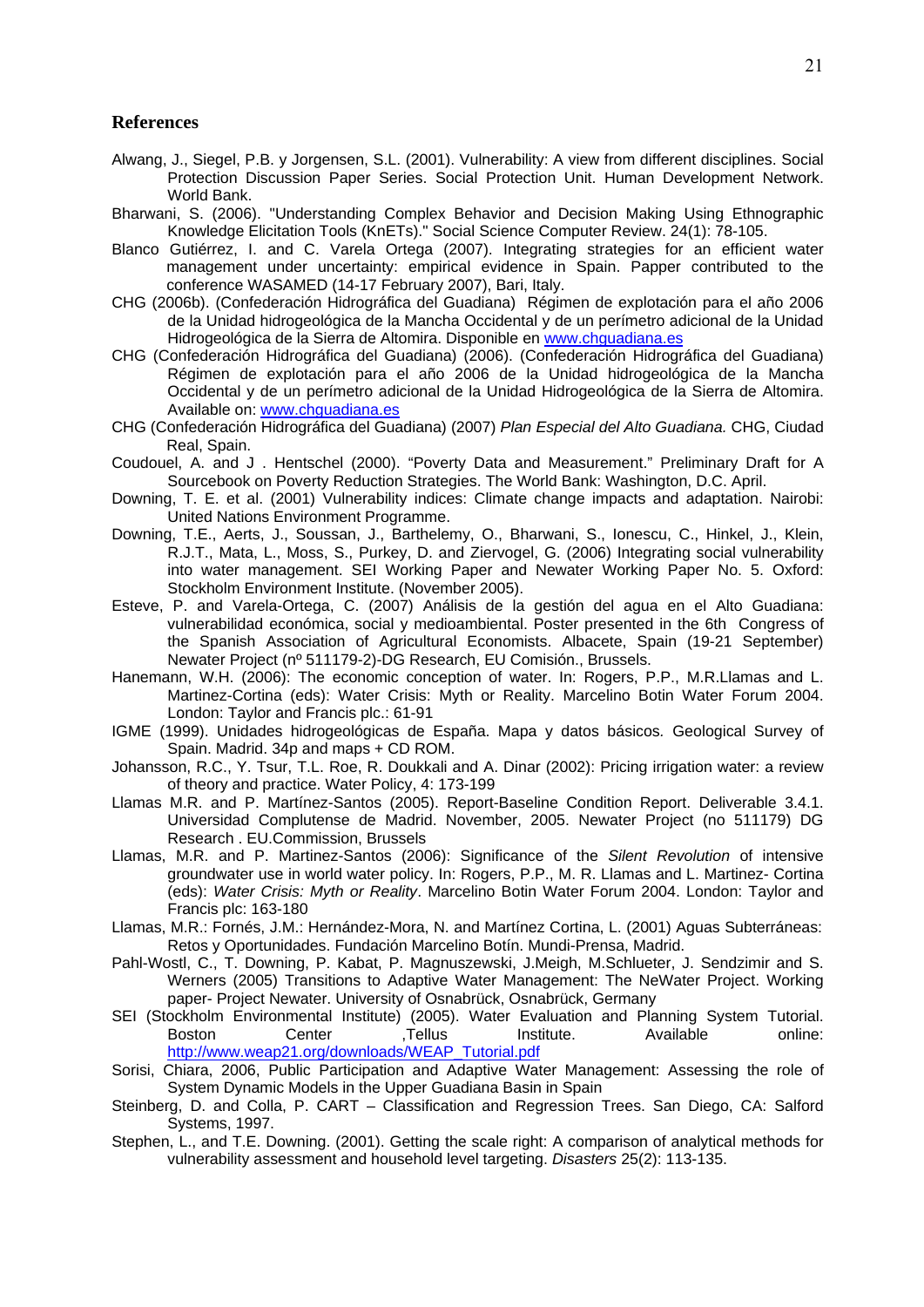- 22
- Tilman, T., T.A: Larsen T.A, C. Pahl-Wostl and W. Mujer (2001). Interaction analysis of stakeholders in water supply systems. *Water Science & Technology* Vol 43 N. 5 (pp 319–326).
- Turner, K., Georgiou, S., Clark, R. Brouwer, R. and Burke, J. (2004) Economic valuation of water resources in agricultura. From the sectoral to a functional perspective of natural resource management. FAO Water reports nº 27. Rome: Food and Agriculture Organization of the United Nations.
- Varela Ortega, C, R. Rapallo, R. and I. Blanco (2006 c). Adaptive management of water resources: Stakeholder participation for vulnerability and adaptation analysis using WEAP. Report on the use of WEAP21 for water management in the Upper Guadiana Basin (Spain) D 1.7.5 b. Additional report (four of four) . Newater Project (nº 511179-2)-DG Research, EU Comisión., Brussels
- Varela Ortega, C., I. Blanco and P. Esteve (2006 b). Economic and Agronomic aspects of water management in the Upper Guadiana Basin. Stakeholder meeting Report. D 1.7.5.b Additional Report (three of four) Newater Project (no 511179) DG Research . EU.Commission, Brussels
- Varela, C., Blanco, I., Carmona, G. and Esteve, P. (2007) Field work analysis report in the Upper Guadiana Basin (Spain). Newater WP 1.7 Methods for transition to Adaptive Management. Newater Project (nº 511179-2)-DG Research, EU Comisión., Brussels (*in progress*)
- Varela-Ortega C (2007a): Policy-driven determinants of irrigation water use and environmental protection: a case study in Spain. In: Molle, F. and Berkoff, J. (eds). Irrigation Water Pricing Policy In Context: Exploring The Gap Between Theory And Practice. Comprehensive Assessment of Water Management. Colombo: IWMI, y Wallingford: CABI Press.
- Varela-Ortega, C., I. Blanco and G. Carmona (2006 a). Agro-economic model for analyzing policy scenarios and cost-effectiveness of policy measures, linking water and agricultural policy. Development of a prototype model. General Report - Newater WP 1.7 Methods for transition to Adaptive Management. D 1.7.5.b(I) Main document (one of four) Newater Project (nº 511179- 2)-DG Research, EU Comisión., Brussels.
- Varela-Ortega,C. (2007b) Water and Nature: Public Policies for groundwater management and ecosystem conservation. Paper presented in the 6th Congress of the Spanish Association of Agricultural Economists. Albacete, Spain (19-21 September)
- Yohannes,Yisehac, and Patrick Webb. Classification and regression trees, CART: A user manual for identifying indicators of vulnerability to famine and chronic food insecurity. Microcomputers in Policy Research Series 3.Washington, D.C.: IFPRI, 1999.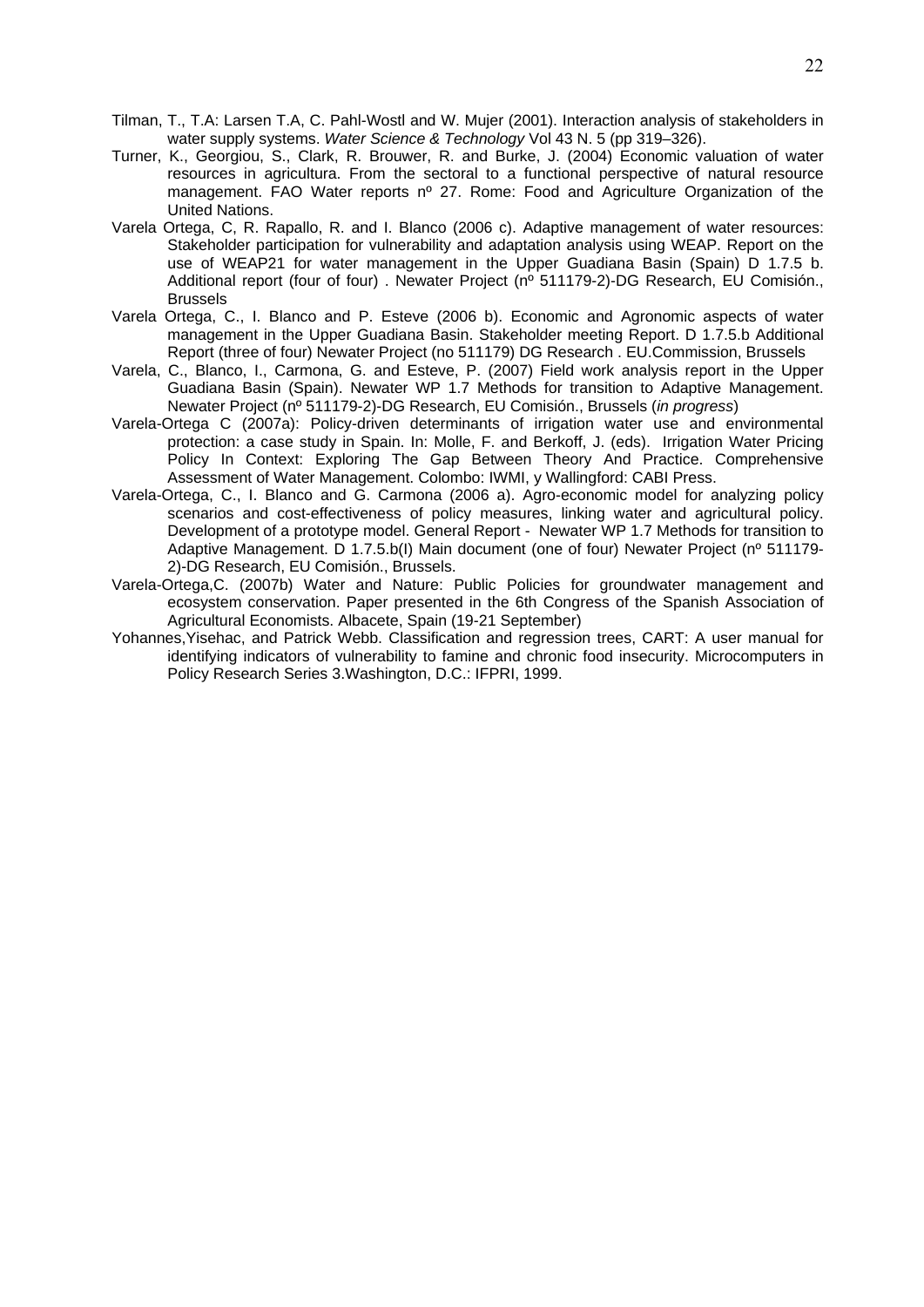## **ANNEX**

Table A1: Irrigation Communities in the Western La Mancha aquifer

| <b>PROVINCE</b> | <b>IRRIGATION COMMUNITY (IC)</b> | <b>Irrigated Surface</b> |                     |               | Number of<br>irrigators | Average farm size |               | Number of<br>registered wells | <b>Hectares per</b><br>well |
|-----------------|----------------------------------|--------------------------|---------------------|---------------|-------------------------|-------------------|---------------|-------------------------------|-----------------------------|
|                 |                                  | <b>Surface</b><br>(ha)   | % in the<br>aquifer | <b>Number</b> | % in the<br>aquifer     | Surface (ha)      | <b>Number</b> | % in the<br>aquifer           | ha/well                     |
| Ciudad<br>Real  | Alcázar de San Juan              | 29380                    | 22                  | 912           | 11                      | 32,2              | 1805          | 11                            | 16,3                        |
|                 | Arenas de San Juan               | 2136                     | $\overline{2}$      | 120           |                         | 17,8              | 258           | $\overline{2}$                | 8,3                         |
|                 | Argamasilla de Alba              | 5000                     | 4                   | 189           | $\overline{2}$          | 26,5              | 339           | $\overline{2}$                | 14,8                        |
|                 | Bolaños de Calatrava             | 2323                     | $\overline{2}$      | 342           | 4                       | 6,8               | 635           | 4                             | 3,7                         |
|                 | Campo de Criptana                | 8314                     | $6\phantom{1}6$     | 579           | $\overline{7}$          | 14,4              | 1170          | $\overline{7}$                | 7,1                         |
|                 | <b>Daimiel</b>                   | 19920                    | 15                  | 1445          | 17                      | 13,8              | 2859          | 17                            | $\overline{7}$              |
|                 | <b>Herencia</b>                  | 3725                     | 3                   | 130           | 1                       | 28,7              | 270           | $\overline{2}$                | 13,8                        |
|                 | <b>Manzanares</b>                | 17896                    | 14                  | 850           | 11                      | 21,1              | 1786          | 11                            | 10                          |
|                 | Membrilla                        | 386                      | 0,3                 | 240           | 3                       | 1,6               | 345           | $\overline{2}$                | 1,1                         |
|                 | Socuéllamos                      | 8830                     | $\overline{7}$      | 608           | $\overline{7}$          | 14,5              | 1480          | 9                             | 6                           |
|                 | <b>Tomelloso</b>                 | 4739                     | 4                   | 403           | 5                       | 11,8              | 645           | 4                             | 7,4                         |
|                 | Torralba de Calatrava            | 4598                     | 4                   | 292           | 4                       | 15,7              | 759           | 5                             | 6                           |
|                 | Villarrubia de los Ojos          | 2956                     | $\overline{2}$      | 336           | $\overline{4}$          | 8,8               | 1037          | 6                             | 2,9                         |
|                 | Villarta de San Juan             | 3070                     | $\overline{2}$      | 97            | 1                       | 31,6              | 216           | -1                            | 14,2                        |
|                 | Mesas (Las)                      | 2500                     | $\overline{2}$      | 238           | 3                       | 10,5              | 100           |                               | 25                          |
|                 | Pedroñeras (Las)                 | 2162                     | $\overline{2}$      | 127           | $\overline{2}$          | 17                | 501           | 3                             | 4,3                         |
| Cuenca          | Provencio (EI)                   | 3200                     | $\overline{2}$      | 300           | 4                       | 10,7              | 600           | 4                             | 5,3                         |
|                 | San Clemente                     | 2500,54                  | $\overline{2}$      | 150           | $\overline{2}$          | 16,7              | 570           | 3                             | 4,4                         |
| Albacete        | Villarrobledo                    | 8903                     | $\overline{7}$      | 1078          | 13                      | 8,3               | 1210          | $\overline{7}$                | 7,4                         |
| <b>TOTAL</b>    | <b>Total from selected IC</b>    | 75660                    | 55                  | 3740          | 45                      | 20,2              | 7365          | 45                            | 10,3                        |
|                 | Total in the aquifer             | 132.538,84               | 100                 | 8.436         | 100                     | 15,7              | 16.585        | 100                           | 8                           |

*Source: Varela et al., 2000, JCCM, 2004 y CHG, 2006 (data provided by the CHG planning department)*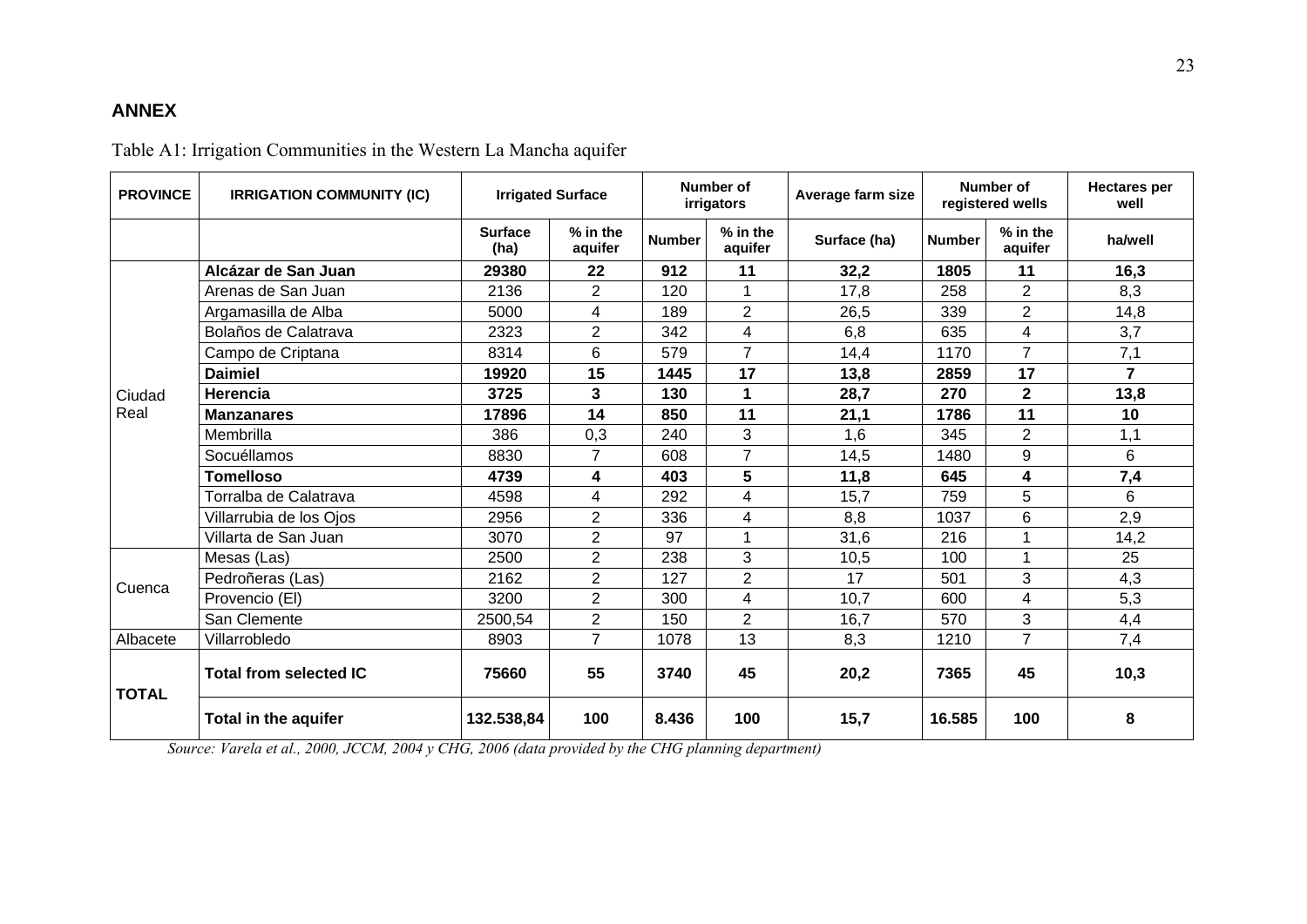Table A2: Water policy enforcement impact index (0, no impact, 3 most negative impact)

| WATER POLICY ENFORCEMENT IMPACT INDEX |                             |                                                                                                                                                                                                                 |          |  |  |  |
|---------------------------------------|-----------------------------|-----------------------------------------------------------------------------------------------------------------------------------------------------------------------------------------------------------------|----------|--|--|--|
| Over pumping<br>$(\% )$               | Policy enforcement<br>level | Farmers' perception of the impact of the different water policy enforcement levels                                                                                                                              |          |  |  |  |
| $0\%$                                 | High                        | "Positive; the aquifer would recover and all the irrigators would have more water soon"                                                                                                                         |          |  |  |  |
|                                       | Medium                      | "Negative; It is not fair that irrigants who do not comply with the water abstraction plan are not persecuted<br>and sanctions. Their behaviour is bad for all the irrigators"                                  |          |  |  |  |
|                                       | Low                         | "Very negative; If policy enforcement is low illegal irrigators would steal water. Farmers who comply have<br>lower income, but at the same time other farmers use as much water as the like. Legal farmers are |          |  |  |  |
|                                       | Very low                    | damaged by illegal farmers who do not cooperate to the aquifer recovery."                                                                                                                                       |          |  |  |  |
| $0 - 20%$                             | High                        | "Very negative; So little water is not enough to maintain the activity; there should be allowed a small<br>margin over the quota. In this case there should not be sanctions.                                   | 3        |  |  |  |
|                                       | Medium                      |                                                                                                                                                                                                                 |          |  |  |  |
|                                       | Low                         | "Negative; Scarcity will be more and more serious and water restrictions will be larger. Farmers who use<br>much more water than allowed should be controlled."                                                 |          |  |  |  |
|                                       | Very low                    |                                                                                                                                                                                                                 |          |  |  |  |
| 20-50%                                | High                        | "Very negative; it is not possible to comply with the water quotas; more water is necessary to subsist."                                                                                                        |          |  |  |  |
|                                       | Medium                      |                                                                                                                                                                                                                 |          |  |  |  |
|                                       | Low                         | "No impact; There are farmers who need to consume more water than allowed by the quotas. Water rights<br>should be better distributed."                                                                         |          |  |  |  |
|                                       | Very low                    | "Positive; The water consumed is necessary for survival. There should be another solution in which other<br>type of farmers is penalized"                                                                       | $\Omega$ |  |  |  |
| > 50%                                 | High                        | "Very negative; it is not possible to comply with the water quotas; more water is necessary to subsist"                                                                                                         |          |  |  |  |
|                                       | Medium                      |                                                                                                                                                                                                                 |          |  |  |  |
|                                       | Low                         | "Positive; The Water Abstraction Plan is too restrictive. It is not possible to maintain the farming activity<br>with so little water. Another solution should be found."                                       |          |  |  |  |
|                                       | Very low                    |                                                                                                                                                                                                                 |          |  |  |  |

*Source: Field work, Varela et al., 2007a.*